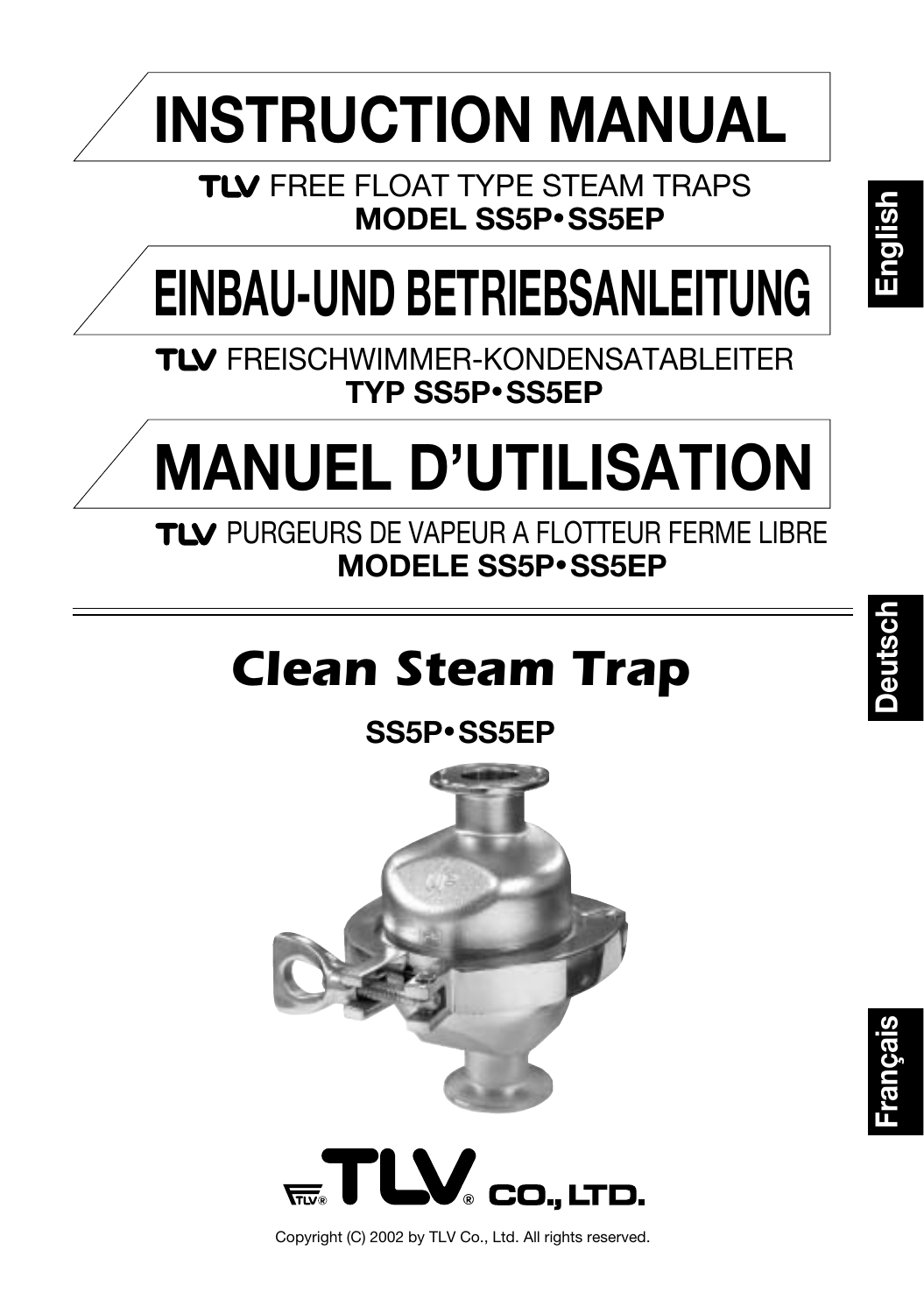#### **Introduction**

Before beginning installation or maintenance, please read this manual to ensure correct use of the product. Keep the manual in a safe place for future reference.

The SS5P/SS5EP clean steam traps are suitable for a wide range of medium-capacity applications up to 0.6 MPaG (85 psig). These steam traps are suitable for steam-using equipment requiring high levels of sanitation such as medical sterilizers and food process equipment. The traps discharge condensate continuously and automatically, at a temperature slightly lower than saturation temperature.

1 MPa = 10.197 kg/cm<sup>2</sup>, 1 bar = 0.1 MPa

For products with special specifications or with options not included in this manual, contact TLV for instructions.

The contents of this manual are subject to change without notice.

#### **Einführung**

Bitte lesen Sie die Betriebsanleitung vor Einbau und Inbetriebnahme sorgfältig durch und bewahren Sie sie für späteren Gebrauch an einem leicht zugänglichen Ort auf.

Die Kugelschwimmer-Kondensataleiter SS5P/SS5EP für Sterilbereiche können für mittlere Anlagengrößen mit Betriebsdrücken bis zu 6 bar ü eingesetzt werden Sie eignen sich für Dampfsysteme in Sterilbereichen, wie medizinische Sterilisierapparate und Lebensmittelverarbeitungsanlagen. Sie leiten kontinuierlich und automatisch Kondensat bei Temperaturen mit geringer Unterkühlung unter Sattdampftemperatur ab.

 $1 bar = 0.1 MPa$ 

Wenden Sie sich an TLV für Sonderausführungen, die nicht in dieser Einbau-und Betriebsanleitung enthalten sind.

Wir behalten uns vor, den Inhalt dieser Betriebsanleitung ohne Ankündigung zu ändern.

#### **Introduction**

Veuillez lire attentivement ce manuel afin d'utiliser correctement le produit. Nous vous recommandons de le garder dans un endroit sûr pour de futures références.

Les purgeurs de vapeur propres de type SS5P/SS5EP conviennent pour une large gamme d'applications de moyenne capacité, jusqu'à 0.6 MPaG. Ces purgeurs conviennent aux installations utilisant de la vapeur et nécessitant des niveaux de saturation élevés, comme les stérilisateurs médicaux et les installations de traitement des produits alimentaires. Les purgeurs évacuent le condensat de façon continue et automatique, à une température légèrement inférieure à la température de saturation.

#### 1 bar = 0,1 MPa

Pour tout produit aux spécifications particulières ou comportant des options non reprises dans ce manuel, veuillez contacter TLV.

Le contenu de ce manuel est sujet à modifications sans préavis.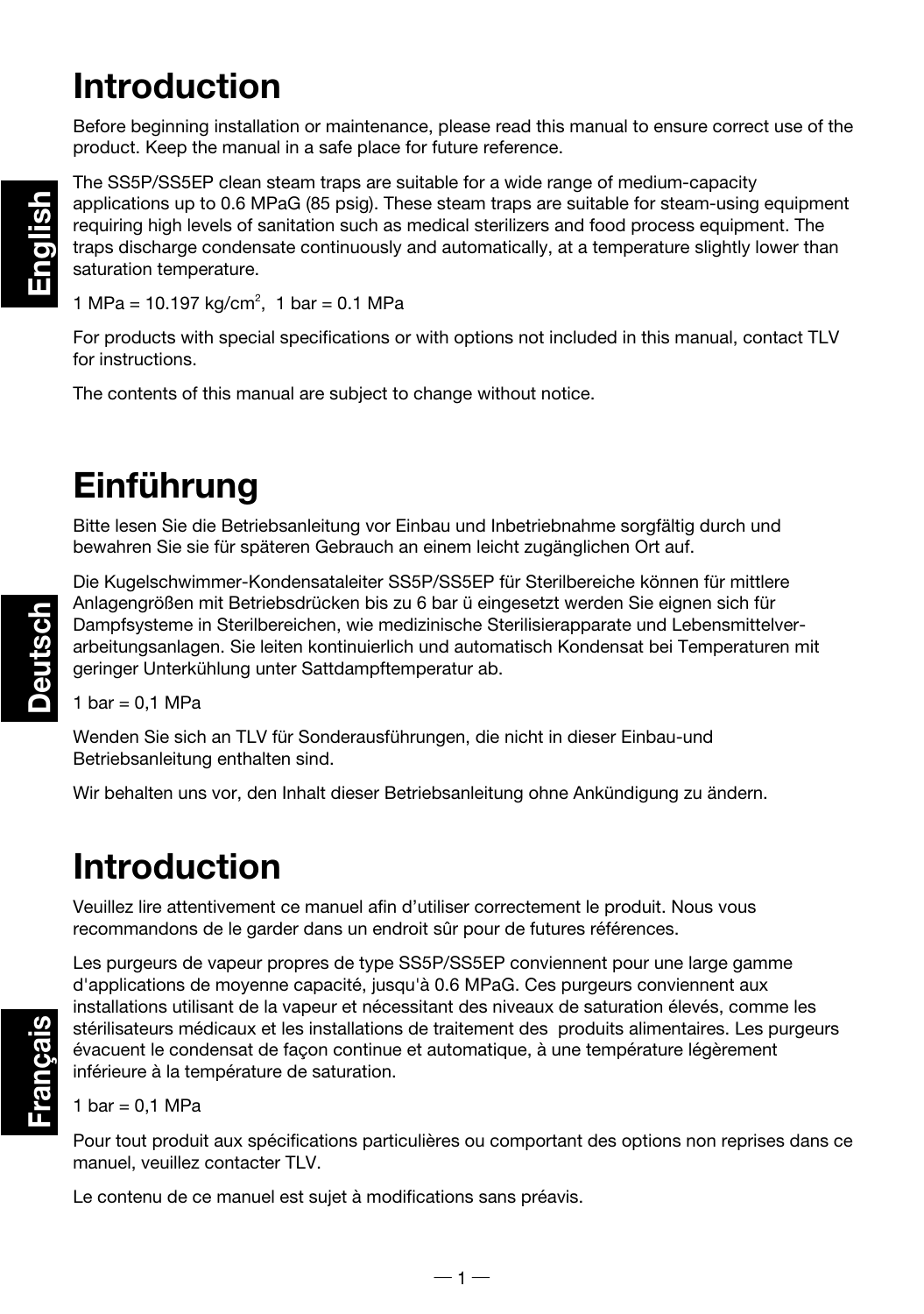## **1. Safety Considerations**

•Read this section carefully before use and be sure to follow the instructions.

- •Installation, inspection, maintenance, repairs, disassembly, adjustment and valve opening/closing should be carried out only by trained maintenance personnel.
- •The precautions listed in this manual are designed to ensure safety and prevent equipment damage and personal injury. For situations that may occur as a result of erroneous handling, three different types of cautionary items are used to indicate the degree of urgency and the scale of potential damage and danger: DANGER, WARNING and CAUTION.
- •The three types of cautionary items above are very important for safety; be sure to observe all of them, as they relate to installation, use, maintenance, and repair. Furthermore, TLV accepts no responsibility for any accidents or damage occurring as a result of failure to observe these precautions.
- Indicates a DANGER, WARNING or CAUTION item.

| <b>DANGER</b>                                                                                                                                                                  | Indicates an urgent situation that poses a threat of death or serious injury.                                                                                                                                                                                                                                                             |  |
|--------------------------------------------------------------------------------------------------------------------------------------------------------------------------------|-------------------------------------------------------------------------------------------------------------------------------------------------------------------------------------------------------------------------------------------------------------------------------------------------------------------------------------------|--|
| WARNINGI                                                                                                                                                                       | Indicates that there is a potential threat of death or serious injury.                                                                                                                                                                                                                                                                    |  |
| <b>CAUTION</b>                                                                                                                                                                 | Indicates that there is a possibility of injury, or equipment/product damage.                                                                                                                                                                                                                                                             |  |
| <b>WARNING</b>                                                                                                                                                                 | <b>NEVER apply direct heat to the float.</b> The float may explode due to<br>increased internal pressure, causing accidents leading to serious injury or<br>damage to property and equipment.                                                                                                                                             |  |
|                                                                                                                                                                                | DO NOT use this product outside the recommended operating<br>pressure, temperature and other specification ranges. Improper use<br>may result in such hazards as damage to the product or malfunctions,<br>which may lead to serious accidents. Local regulations may restrict the<br>use of this product to below the conditions quoted. |  |
| DO NOT use this product in excess of the maximum operating<br>pressure differential. Such use could make discharge impossible<br>(blocked)                                     |                                                                                                                                                                                                                                                                                                                                           |  |
|                                                                                                                                                                                | DO NOT subject this product to condensate loads that exceed its<br>discharge capacity. Failure to observe this precaution may lead to<br>condensate accumulation upstream of the product, resulting in reduced<br>equipment performance or damage to the equipment.                                                                       |  |
| Take measures to prevent people from coming into direct contact<br>with product outlets. Failure to do so may result in burns or other injury<br>from the discharge of fluids. |                                                                                                                                                                                                                                                                                                                                           |  |
| <b>CAUTION</b>                                                                                                                                                                 | When disassembling or removing the product, wait until the internal<br>pressure equals atmospheric pressure and the surface of the<br>product has cooled to room temperature. Disassembling or removing<br>the product when it is hot or under pressure may lead to discharge of<br>fluids, causing burns, other injuries or damage.      |  |
|                                                                                                                                                                                | Be sure to use only the recommended components when repairing<br>the product, and NEVER attempt to modify the product in any way.<br>Failure to observe these precautions may result in damage to the product<br>or burns or other injury due to malfunction or the discharge of fluids.                                                  |  |
|                                                                                                                                                                                | Use only under conditions in which no freeze-up will occur. Freezing<br>may damage the product, leading to fluid discharge, which may cause<br>burns or other injury.                                                                                                                                                                     |  |
|                                                                                                                                                                                | Use under conditions in which no water hammer will occur. The<br>impact of water hammer may damage the product, leading to fluid<br>discharge, which may cause burns or other injury.                                                                                                                                                     |  |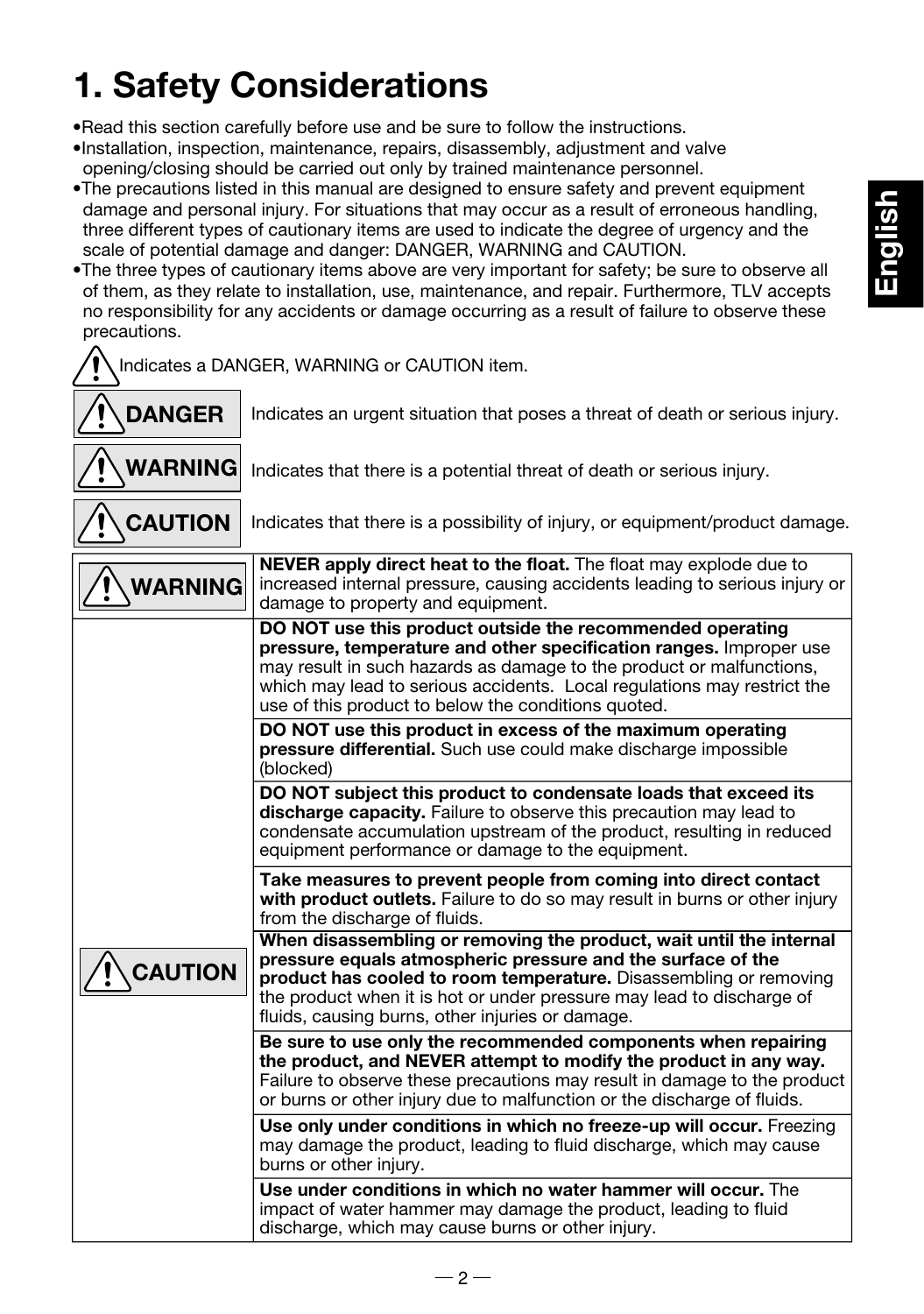# **1. Sicherheitsvorschriften**

- Bitte lesen Sie dieses Kapitel vor Beginn der Arbeiten sorgfältig durch und befolgen Sie die Vorschriften.
- Einbau und Ausbau, Inspektion, Wartungs-und Reparaturarbeiten, Öffnen und Schließen von Armaturen, Einstellung von Komponenten, dürfen nur von geschultem Wartungspersonal vorgenommen werden Bedeutet, dass.
- Die Sicherheitsvorschriften in dieser Einbau-und Betriebsanleitung dienen dazu, Unfälle, Verletzungen, Betriebsstörungen und Beschädigungen Bedeutet, dass der Anlagen zu vermeiden. Für Gefahrensituationen, die durch falsches Handeln entstehen können, werden drei verschiedene Warnzeichen benutzt: GEFAHR; WARNUNG; VORSICHT.
- Diese drei Warnzeichen sind wichtig für Ihre Sicherheit. Sie müssen unbedingt beachtet werden, um den sicheren Gebrauch des Produktes zu gewährleisten und Einbau, Wartung Bedeutet, dass und Reparatur ohne Unfälle oder Schäden durchführen zu können. TLV haftet nicht für Unfälle oder Schäden, die durch Nichtbeachtung dieser Sicherheitsvorschriften entstehen.<br>∧

| Dieses Zeichen weist auf GEFAHR: VORSICHT: ACHTUNG hin. |                                                                                                                                                                                                                                                                   |  |  |
|---------------------------------------------------------|-------------------------------------------------------------------------------------------------------------------------------------------------------------------------------------------------------------------------------------------------------------------|--|--|
| <b>GEFAHR</b>                                           | bedeutet, dass eine unmittelbare Gefahr für Leib und Leben besteht.                                                                                                                                                                                               |  |  |
| WARNUNG                                                 | bedeutet, dass die Möglichkeit der Gefahr für Leib und Leben besteht.                                                                                                                                                                                             |  |  |
| <b>VORSICHT</b>                                         | bedeutet dass die Möglichkeit von Verletzungen oder Schäden an<br>Anlagen oder Produkten besteht.                                                                                                                                                                 |  |  |
| <b>WARNUNG</b>                                          | Die Schwimmerkugel darf NICHT ERHITZT werden, da sie infolge<br>erhöhten Innendruckes platzen kann, was schwere Unfälle und<br>Verletzungen oder Beschädigung von Anlagen zur Folge hat.                                                                          |  |  |
|                                                         | Die spezifizierten Betriebsgrenzen NICHT ÜBERSCHREITEN.<br>Nichtbeachtung kann zu Betriebsstörungen oder Unfällen führen. Lokale<br>Vorschriften können zur Unterschreitung der angegebenen Werte<br>zwingen.                                                     |  |  |
|                                                         | Maximalen Differenzdruck NICHT ÜBERSCHREITEN,<br>da sonst die Kondensatableitung unmöglich werden kann (Blockage).                                                                                                                                                |  |  |
|                                                         | Das Produkt nicht bei Durchsatzmengen über der Nenn-<br>durchsatzleistung betreiben. Nichtbeachtung kann zu Kondensatrück-<br>stau führen wodurch die Leistung der Anlage beeinträchtigt, oder deren<br>Beschädigung verursacht wird.                             |  |  |
|                                                         | In sicherer Entfernung von Auslassöffnungen aufhalten und andere<br>Personen warnen, sich fernzuhalten. Nichtbeachtung kann zu<br>Verletzungen durch austretende Fluide führen.                                                                                   |  |  |
| <b>VORSICHT</b>                                         | Vor Öffnen des Gehäuses und Ausbau von Teilen warten, bis der<br>Innendruck sich auf Atmosphärendruck gesenkt hat und das<br>Gehäuse auf Raumtemperatur abgekühlt ist. Nichtbeachtung kann zu<br>Verbrennungen oder Verletzungen durch austretende Fluide führen. |  |  |
|                                                         | Zur Reparatur nur Original-Ersatzteile verwenden und NICHT<br>VERSUCHEN, das Produkt zu verändern. Nichtbeachtung kann zu<br>Beschädigungen führen, die Betriebsstörungen, Verbrennungen oder<br>andere Verletzungen durch austretende Fluide verursachen.        |  |  |
|                                                         | Nur in frostsicherer Umgebung einsetzen. Einfrieren kann das Produkt<br>beschädigen, was zu Verbrennungen oder Verletzungen durch<br>austretende Fluide führt.                                                                                                    |  |  |
|                                                         | Nur an Stellen einbauen, an denen kein Wasserschlag eintreten<br>kann. Wasserschlag kann das Produkt beschädigen und zu<br>Verbrennungen oder Verletzungen durch austretende Fluide führen.                                                                       |  |  |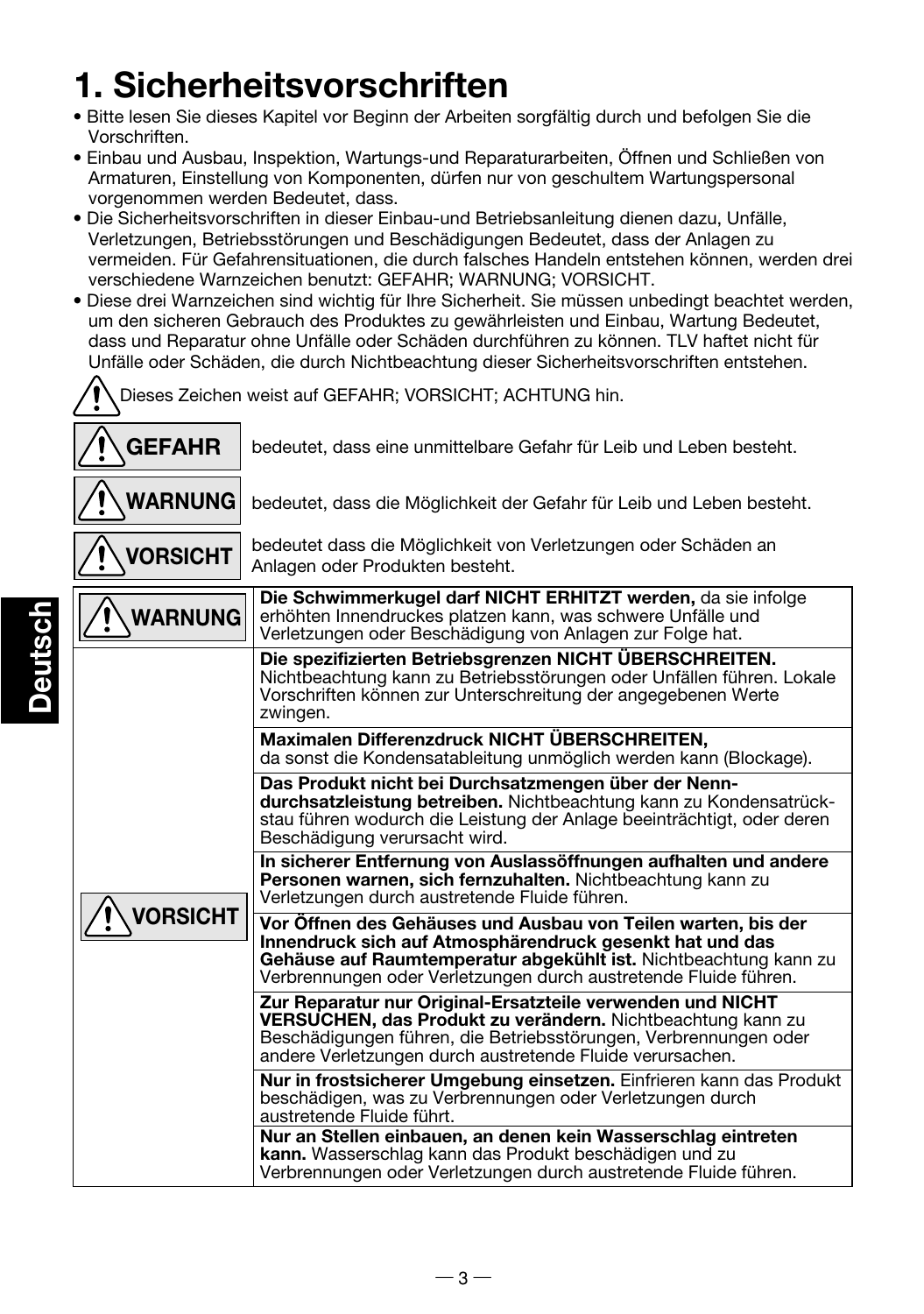# **1. Règles de sécurité**

- Lire attentivement cette notice avant l'utilisation et suivre les instructions.
- Tout démontage, installation, entretien, contrôle et réparation doit être fait uniquement par une personne qualifiée et formée à l'entretien.
- La liste des précautions à prendre est établie afin d'assurer votre sécurité et de prévenir des dégâts matériels et/ou des blessures sérieuses. Dans certaines situations causées par une mauvaise manipulation, trois indicateurs sont utilisés afin d'indiquer le degré d'urgence, l'échelle du dommage potentiel et le danger: DANGER, AVERTISSEMENT et ATTENTION.
- Ces 3 indicateurs sont importants pour votre sécurité; observez les précautions de sécurité énumérées dans ce manuel pour l'installation, l'utilisation, l'entretien et la réparation du produit. TLV n'accepte aucune responsabilité en cas d'accident ou de dommage survenant à la suite d'un non-respect de ces précautions.

Indique un DANGER, un AVERTISSEMENT ou recommande une ATTENTION.

| <b>DANGER</b>        | Indique une situation d'urgence avec risque de mort ou de blessure grave.                                                                                                                                                                                                                                                                                                                                                    |
|----------------------|------------------------------------------------------------------------------------------------------------------------------------------------------------------------------------------------------------------------------------------------------------------------------------------------------------------------------------------------------------------------------------------------------------------------------|
| AVERTISSEMENT        | Indique une situation pouvant entraîner la mort ou des blessures graves.                                                                                                                                                                                                                                                                                                                                                     |
| <b>ATTENTION</b>     | Indique un risque de blessure ou de dégât matériel au produit et/ou aux<br>installations.                                                                                                                                                                                                                                                                                                                                    |
| <b>AVERTISSEMENT</b> | NE JAMAIS appliquer de chaleur directe au flotteur. Le flotteur pourrait<br>exploser suite à une pression interne accrue et causer des accidents<br>pouvant entraîner des blessures sérieuses ou des dégâts matériels.                                                                                                                                                                                                       |
|                      | NE PAS utiliser ce produit en dehors de la pression et de la<br>température maximales de fonctionnement, ni en dehors des autres<br>plages spécifiées. Une telle utilisation peut entraîner des dommages au<br>produit ou des dysfonctionnements, ce qui peut provoquer des brûlures<br>ou autres blessures. Il se peut que des règlements locaux limitent<br>l'utilisation du produit en-deçà des spécifications indiquées. |
|                      | NE PAS utiliser le purgeur avec une pression différentielle<br>supérieure au maximum indiqué. Le non-respect de cette consigne<br>pourrait empêcher toute expulsion du condensat (blocage).                                                                                                                                                                                                                                  |
|                      | Ne pas soumettre le purgeur à des charges de condensat<br>supérieures à sa capacité d'expulsion. Le non-respect de cette consigne<br>peut engendrer une accumulation de condensat en amont du purgeur et<br>réduire les performances des installations, voire les endommager.                                                                                                                                                |
| <b>ATTENTION</b>     | Prendre les mesures appropriées afin d'éviter que des personnes<br>n'entrent en contact direct avec les ouvertures du produit. Le non-<br>respect de cette règle peut provoquer des brûlures ou autres blessures<br>sérieuses dues à l'écoulement des fluides.                                                                                                                                                               |
|                      | En cas de démontage ou de manipulation du produit, attendre que la<br>pression interne soit égale à la pression atmosphérique et que la<br>surface du produit soit complètement refroidie. Le non-respect de<br>cette règle peut provoquer des brûlures ou autres dommages dûs à<br>l'écoulement des fluides.                                                                                                                |
|                      | En cas de réparation utiliser uniquement les composants<br>spécifiques du produit et NE JAMAIS ESSAYER de modifier le<br>produit. Le non-respect de cette règle peut entraîner des dommages au<br>produit, ou des brûlures et autres blessures sérieuses dues au<br>dysfonctionnement du produit ou à l'écoulement des fluides.                                                                                              |
|                      | N'utiliser que dans des conditions où le gel ne se produit pas. Le gel<br>peut endommager le produit et provoguer l'écoulement des fluides, et<br>causer des brûlures ou autres blessures sérieuses.                                                                                                                                                                                                                         |
|                      | Utiliser le produit dans des conditions où il n'y a aucun coup de<br>bélier. L'impact d'un coup de bélier peut endommager le produit et<br>provoquer l'écoulement des fluides, ainsi que des brûlures ou des<br>blessures graves.                                                                                                                                                                                            |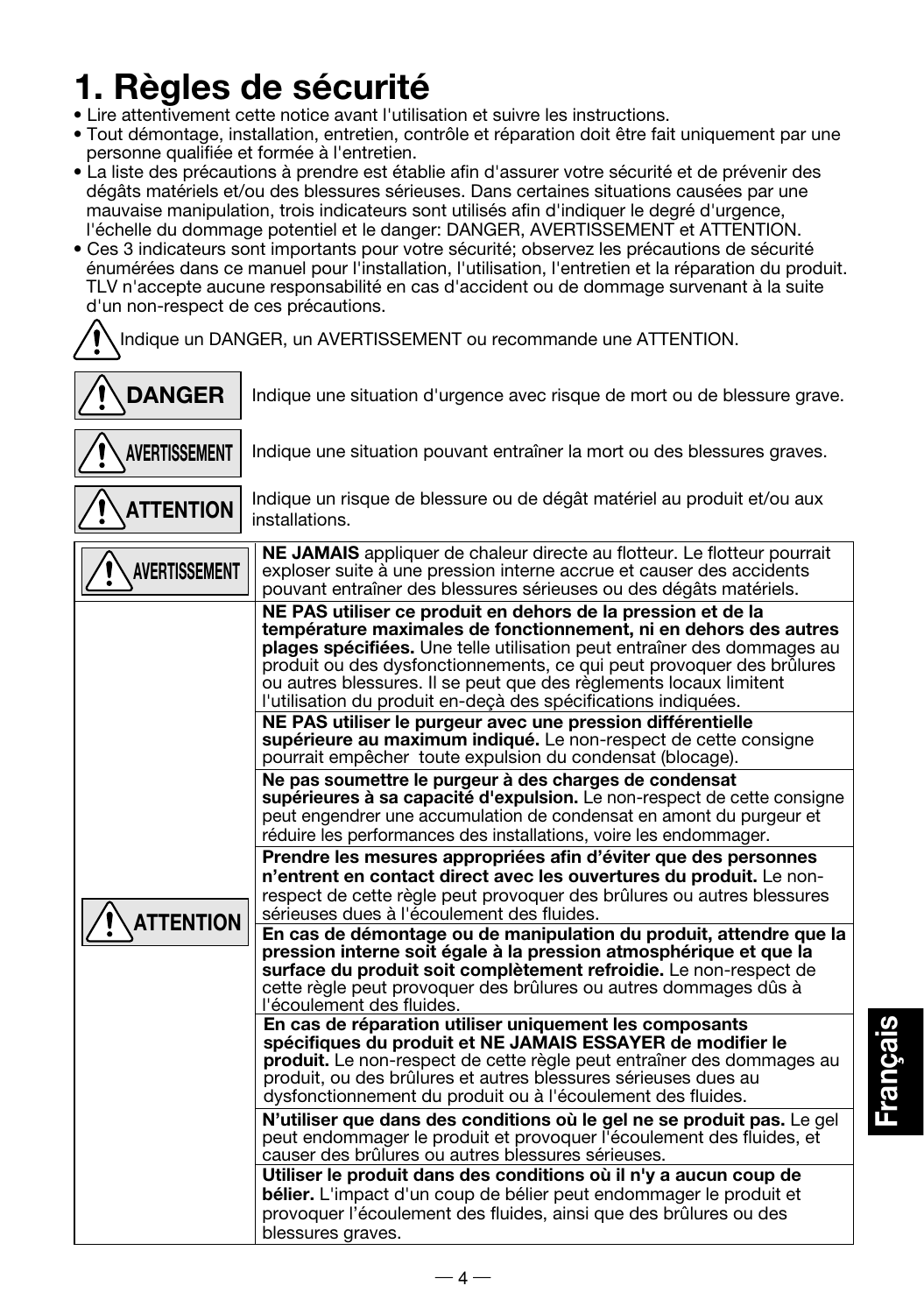#### **2. Configuration Aufbau Configuration**



| No. | Name               |
|-----|--------------------|
|     | Lower Body         |
| 2   | <b>Upper Body</b>  |
| 3   | Float              |
| 4   | <b>Body Clamp</b>  |
| 5   | <b>Body Gasket</b> |

| Nr.            | Bauteil          |  |
|----------------|------------------|--|
|                | Gehäuseunterteil |  |
| 2              | Gehäuseoberteil  |  |
| 3              | Kugelschwimmer   |  |
| $\overline{4}$ | Gehäuse-Clamp    |  |
| 5              | Gehäusedichtung  |  |

| No. | Designation     |  |
|-----|-----------------|--|
|     | Corps inférieur |  |
| 2   | Corps supérieur |  |
| 3   | Flotteur        |  |
| 4   | Clamp du corps  |  |
| 5   | Joint du corps  |  |

**3. Exploded View Einzelteile Pièces détachées**

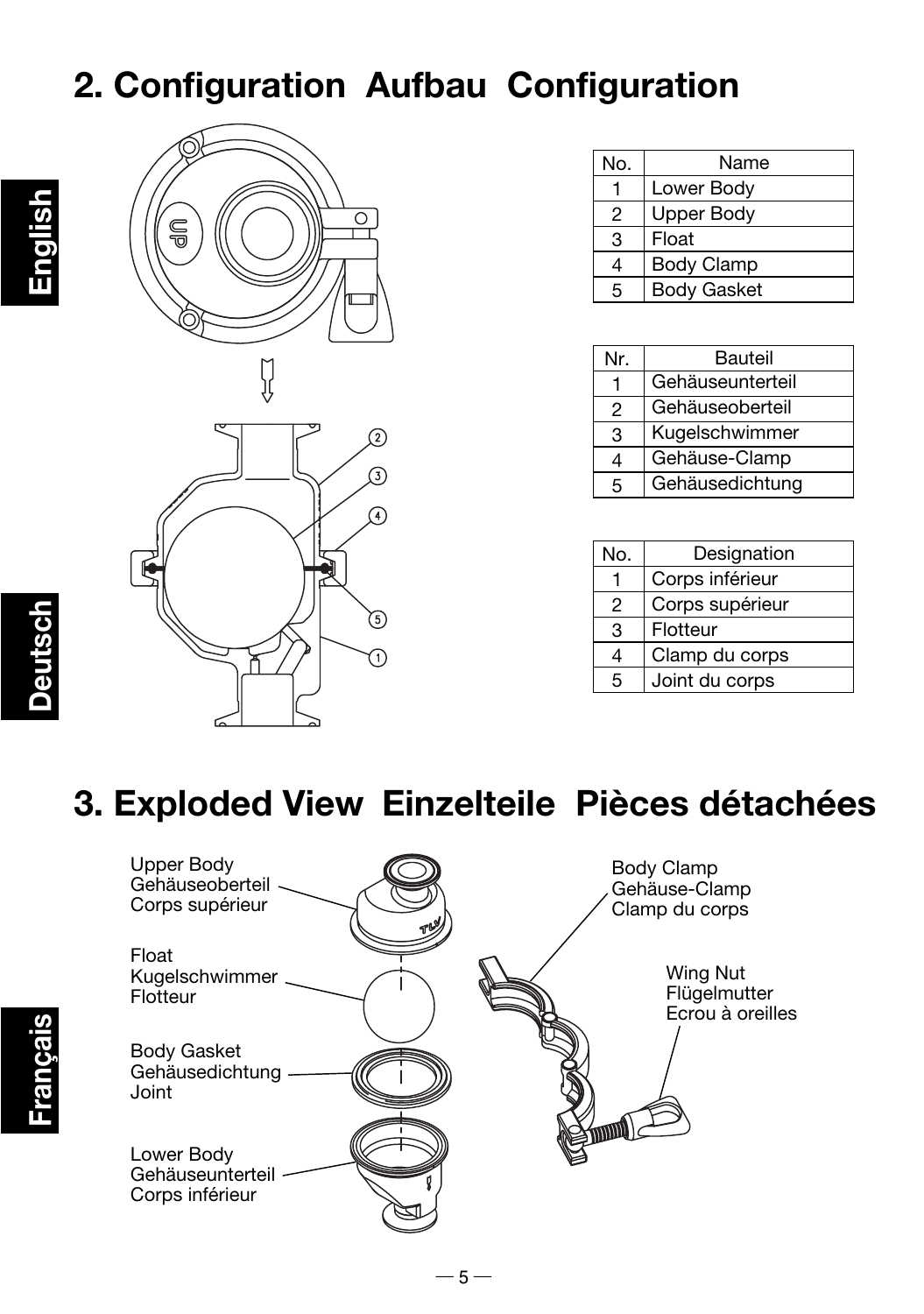#### **4. Specifications Technische Daten Données techniques**

Refer to the product body for detailed specifications.

Die Technischen Daten stehen auf dem Gehäuse.

Les données techniques sont inscrites sur le corps.

- A Model Typ Modèle
- B Nominal Diameter Grösse/DN Dimension/DN
- C Maximum Allowable Pressure\* Maximal zulässiger Druck\* Pression maximale admissible\*
- D Maximum Allowable Temperature\* Maximal zulässige Temperatur\* Température maximale admissible\*
- E Maximum Operating Pressure Maximaler Betriebsdruck Pression de fonctionnement maximale
- G CNo.\*\* F Maximum Operating Temperature Maximale Betriebstemperatur Température de fonctionnement maximale





F TB

Values given in U.S. Imperial

Werte in U.S. Imperial

metric / bar Valeurs indiquées en mètres / bar

Values given in metric / bar Werte in

> Valeurs indiquées en Imperial U.S.

- \* Maximum allowable pressure (PMA) and maximum allowable temperature (TMA) are PRESSURE SHELL DESIGN CONDITIONS, **NOT** OPERATING CONDITIONS.
- \*\* CNo. (Charge / Mill No.) is displayed for products with options. This item is omitted when there are no options.
- \* Maximal zulässiger Druck (PMA) und maximal zulässige Temperatur (TMA) sind AUSLEGUNGSDATEN **NICHT** BETRIEBSDATEN.
- \*\* Die CNo. (Charge / Mill No.) wird angegeben bei Typen mit Optionen. Bei Typen ohne Optionen bleibt diese Stelle frei.
- \* Pression admissible maximale (PMA) et Température maximale admissible (TMA) sont les CONDITIONS DE CALCUL DU CORPS, **PAS** LES CONDITIONS DE FONCTIONNEMENT.
- \*\* Le CNo. (Charge / Mill No.) est indiqué pour des modeles avec options. Ce numéro ne figure pas sur les modèles sans options.



To avoid malfunctions, product damage, accidents or serious injury, DO NOT use this product outside the specification range. Local regulations may restrict the use of this product to below the conditions quoted.

Die spezifizierten Betriebsgrenzen NICHT ÜBERSCHREITEN. Nichtbeachtung kann zu Betriebsstörungen oder Unfällen führen. Lokale Vorschriften, können zur Unterschreitung der angegebenen Werte zwingen.

En cas de dépassement des limites de fonctionnement données, des dysfonction-nements ou accidents pourraient survenir. Il se peut que des règlements locaux limitent l'utilisation du produit en-deçà des spécifications indiquées.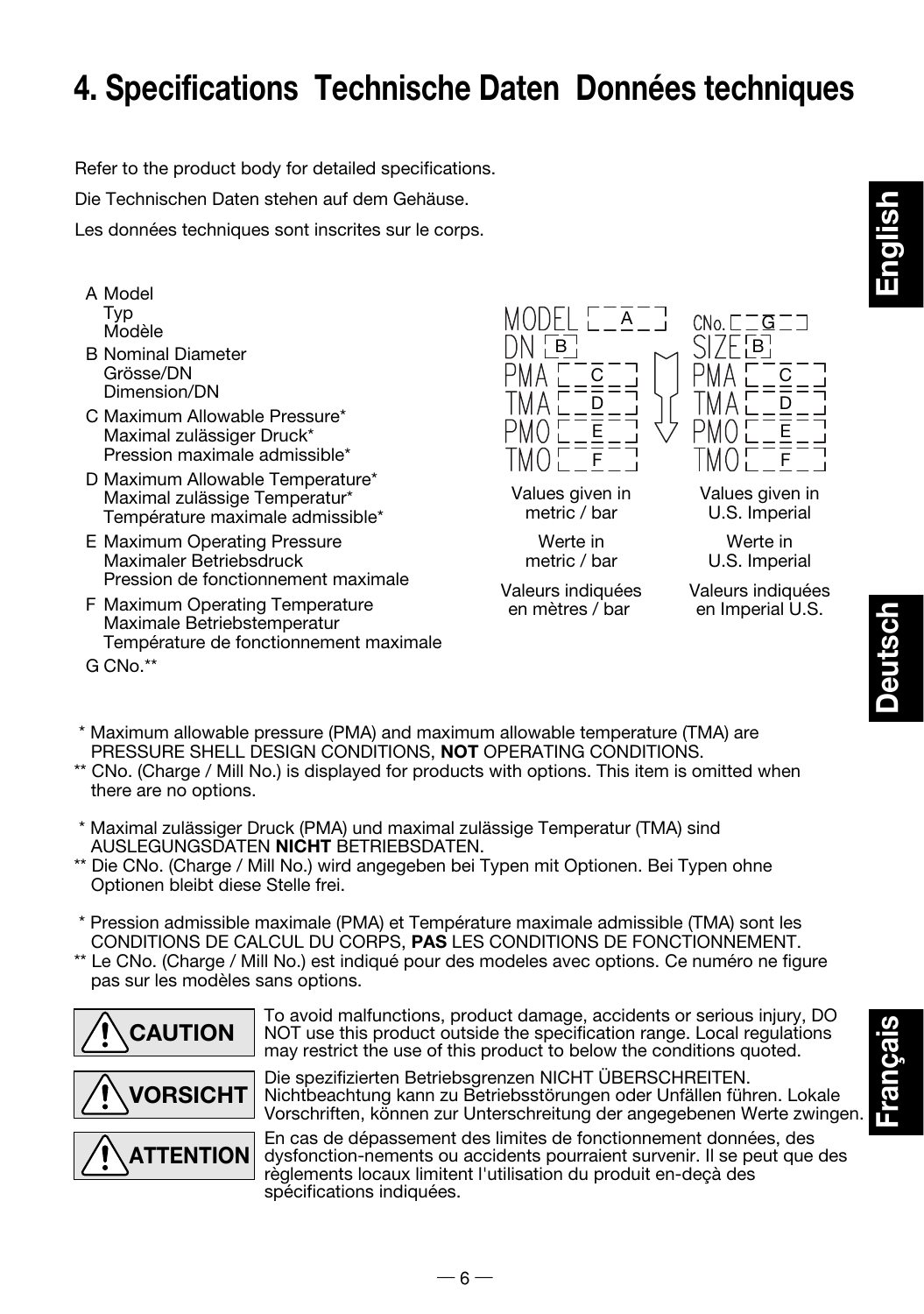# **5. Proper Installation**

|                       | motaliation, inopeetion, maintenance, repairs, alsassembry, adjustment<br><b>CAUTION</b><br>and valve opening/closing should be carried out only by trained<br>maintenance personnel.<br>• Take measures to prevent people from coming into direct contact with<br>product outlets.<br>. Install for use under conditions in which no freeze-up will occur.<br>• Install for use under conditions in which no water hammer will occur. |  |  |  |
|-----------------------|----------------------------------------------------------------------------------------------------------------------------------------------------------------------------------------------------------------------------------------------------------------------------------------------------------------------------------------------------------------------------------------------------------------------------------------|--|--|--|
|                       | 1. Before installation, be sure to remove all protective seals.<br>2. Before installing the product, blow out the inlet piping to remove any piping scraps, dirt and oil.                                                                                                                                                                                                                                                              |  |  |  |
|                       | Close the inlet valve after blowdown.                                                                                                                                                                                                                                                                                                                                                                                                  |  |  |  |
|                       | 3. Install the product vertically within the allowable inclination, as shown below, with the arrow on<br>the body pointing in the direction of flow. Make sure the word UP on the body is facing<br>upwards.                                                                                                                                                                                                                           |  |  |  |
|                       | 4. Install condensate outlet piping.                                                                                                                                                                                                                                                                                                                                                                                                   |  |  |  |
|                       | 5. Open the inlet and outlet valves and check to make sure that the product functions properly.<br>6. After steam has passed through the piping, allow the trap to cool and then further tighten the<br>clamp.                                                                                                                                                                                                                         |  |  |  |
| Allowable Inclination |                                                                                                                                                                                                                                                                                                                                                                                                                                        |  |  |  |
|                       |                                                                                                                                                                                                                                                                                                                                                                                                                                        |  |  |  |

ţ

• Installation, inspection, maintenance, repairs, disassembly, adjustment

**6. Operational Check**

A visual inspection can be carried out to aid in determining the necessity for immediate maintenance or repair, if the trap is open to atmosphere. If the trap does not discharge to atmosphere, use diagnostic equipment such as a stethoscope or thermometer.

| Normal:  | Condensate is discharged continuously with flash steam and the sound of<br>flow can be heard.                                       |
|----------|-------------------------------------------------------------------------------------------------------------------------------------|
| Blocked: | No condensate is discharged. The trap is quiet, making no noise, and the<br>surface temperature of the trap is low.                 |
| Blowing: | Live steam continually flows from the outlet and there is a continuous metallic<br>sound.                                           |
|          | Steam Leakage: Live steam is discharged through the trap outlet together with the condensate.<br>and there is a high-pitched sound. |

Note: The SS5P/SS5EP clean steam traps have a small built-in drain hole to ensure no condensate remains in the trap after operation. Therefore, a minimum condensate load is required during operation to prevent any steam discharge. If the condensate load is less than the minimum condition, a small amount live steam will be discharged along with any condensate.

 $\overline{\phantom{1}}$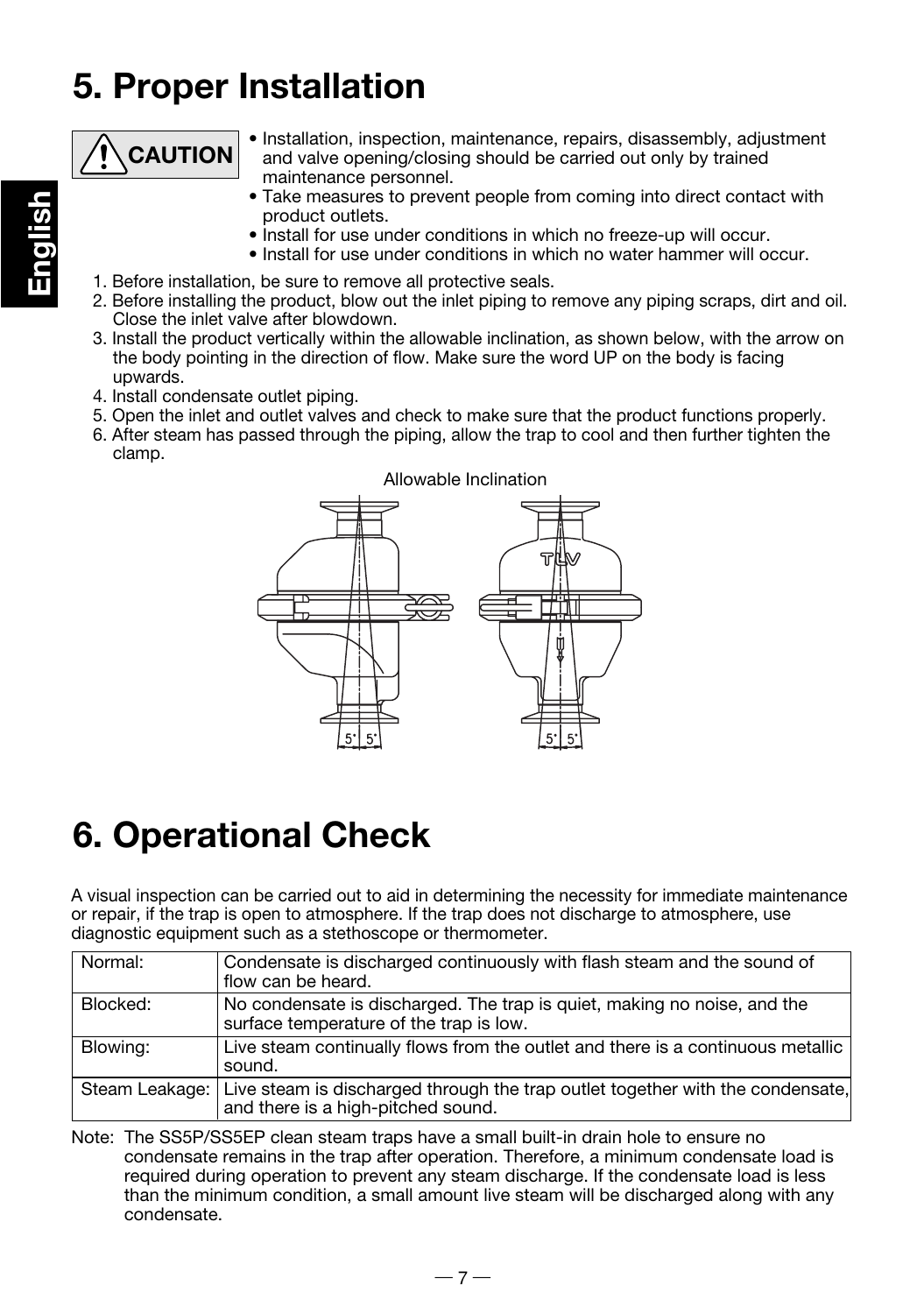# **7. Inspection and Maintenance**

Operational inspections should be performed at least twice per year, or as called for by trap operating conditions. Steam trap failure may result in a temperature drop in the equipment, poor product quality or losses due to steam leakage.



- Inspection, disassembly, maintenance and repairs should be carried out only by trained maintenance personnel.
- Before attempting to open the trap, close the inlet and outlet isolating valves and wait until the body has cooled completely. Failure to do so may result in burns.
- Be sure to use the proper components and NEVER attempt to modify the product.

| <b>Parts Inspection Procedure</b> |                                                                                   |  |
|-----------------------------------|-----------------------------------------------------------------------------------|--|
| Gasket:                           | Check for warping or damage                                                       |  |
| Float:                            | Check for scratches, foreign matter, oil film, or liquid inside the float         |  |
| Body Interior:                    | Check for foreign matter build-up, oil film, scratches and wear                   |  |
|                                   | Valve Seat and Drain Hole: Make sure openings are not plugged with foreign matter |  |

| Disassembly / Reassembly      |                                                                                             |                                                                                                                                                                                                                                                                                                 |  |
|-------------------------------|---------------------------------------------------------------------------------------------|-------------------------------------------------------------------------------------------------------------------------------------------------------------------------------------------------------------------------------------------------------------------------------------------------|--|
| Part & No.                    | During Disassembly                                                                          | During Reassembly                                                                                                                                                                                                                                                                               |  |
| Body Clamp 4                  | Loosen the wing nut then remove<br>the body clamp                                           | Tighten wing nut to the proper torque;<br>open inlet valve and allow live steam to<br>enter and heat the trap, then close the<br>inlet valve; after the internal and<br>atmospheric pressures have equalized<br>and the trap surface has cooled, tighten<br>wing nut to the proper torque again |  |
| Upper Body 2,<br>Lower Body 1 | Take apart without scratching the<br>gasket sealing surfaces                                | With gasket in place, align groves (fig. A)<br>and gently place the upper body on the<br>lower body                                                                                                                                                                                             |  |
| Body Gasket 5                 | Remove being careful not to<br>scratch sealing surfaces                                     | Replace with a new gasket only if<br>damaged                                                                                                                                                                                                                                                    |  |
| Float <sub>3</sub>            | Remove being careful not to<br>scratch the polished surfaces of<br>the float and lower body | Insert into body, being careful not to<br>scratch its polished surface, take care<br>not to scratch or damage the valve seat<br>(fig. B)                                                                                                                                                        |  |



| <b>Tightening Torque</b> |              |                |
|--------------------------|--------------|----------------|
| Part Name                | Torque (N·m) | Torque (ft·lb) |
| Wing Nut                 |              |                |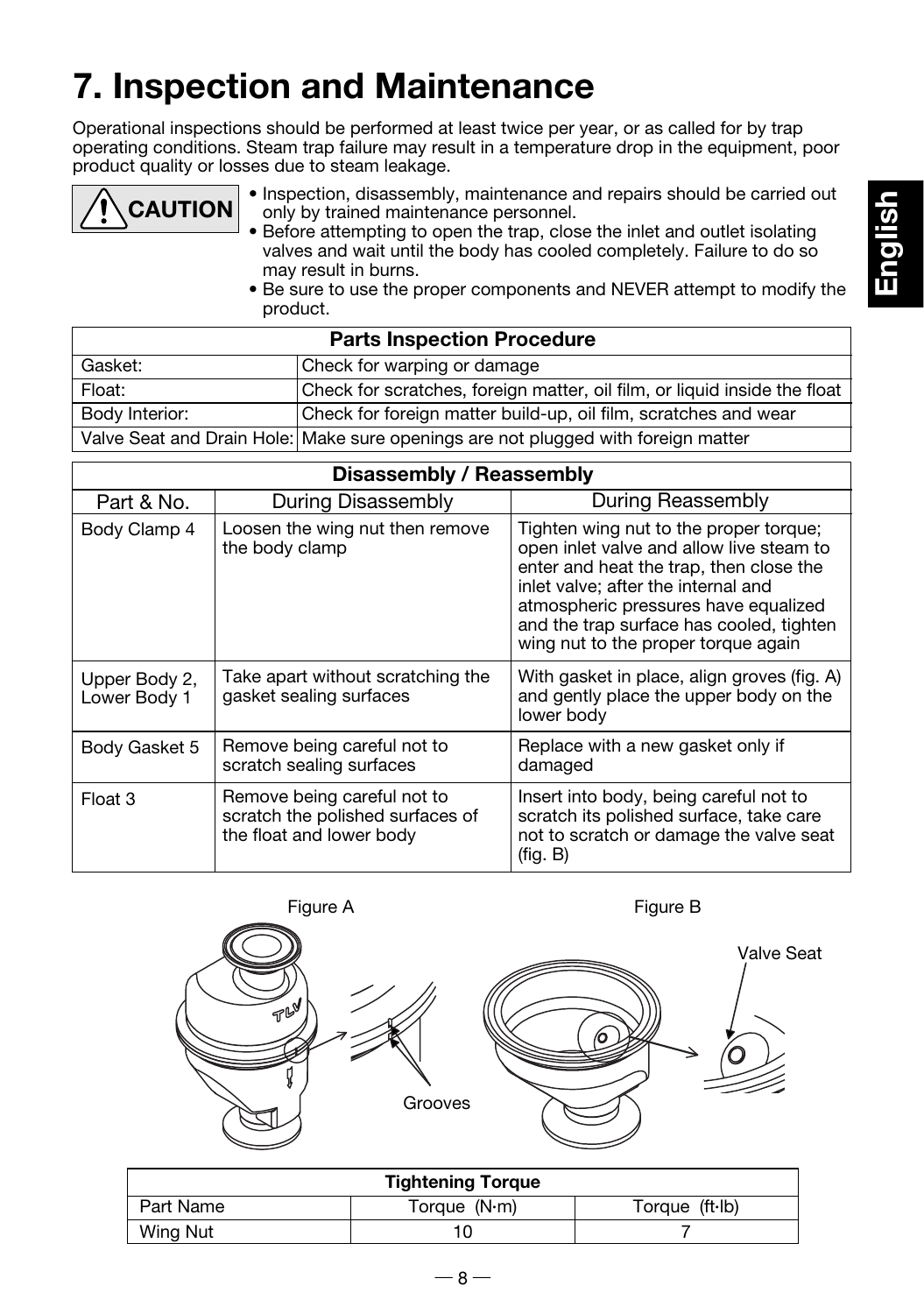# **8. Troubleshooting**

If the expected performance is unachievable after installation of the steam trap, read chapter 5 again and check the following points to take appropriate corrective measures.

| Problem                                             | Cause                                                                                                                                                                    | Remedy                                                                                   |
|-----------------------------------------------------|--------------------------------------------------------------------------------------------------------------------------------------------------------------------------|------------------------------------------------------------------------------------------|
| No condensate<br>is discharged or                   | The float is damaged or filled with<br>condensate                                                                                                                        | Replace with new float                                                                   |
| discharge is poor<br>(blocked)                      | The float is sticking to the valve<br>seat                                                                                                                               | Clean parts                                                                              |
|                                                     | The valve seat, drain hole or piping<br>are clogged with foreign matter                                                                                                  | Clean parts                                                                              |
|                                                     | Steam-locking or air binding has<br>occurred                                                                                                                             | Perform a bypass blowdown or<br>close the trap inlet valve and allow<br>the trap to cool |
|                                                     | Flow exceeds trap's rated capacity                                                                                                                                       | Check specifications and reselect<br>trap suitable for actual flow                       |
|                                                     | The trap operating pressure<br>exceeds the maximum specified<br>pressure, or whether there is<br>insufficient pressure differential<br>between the trap inlet and outlet | Compare specifications and actual<br>operating conditions                                |
| Steam is<br>discharged or leaks<br>from the outlet* | Foreign matter has accumulated<br>around the valve seat or under the<br>float                                                                                            | Clean parts                                                                              |
| (blowing)<br>(steam leakage)                        | Scratches on the valve seat                                                                                                                                              | Replace lower body                                                                       |
|                                                     | The float is deformed or has<br>build-up                                                                                                                                 | Clean or replace float                                                                   |
|                                                     | Trap is installed above the<br>maximum allowable inclination<br>angle                                                                                                    | Correct the installation                                                                 |
|                                                     | Trap vibration                                                                                                                                                           | Lengthen inlet piping and fasten<br>securely                                             |
| Steam is leaking                                    | Gasket deterioration or damage                                                                                                                                           | Replace with new gasket                                                                  |
| from a place other<br>than the outlet               | Improper tightening torque was<br>used on the body clamp wing nut                                                                                                        | Tighten to the proper torque                                                             |
| Float frequently<br>becomes damaged                 | Water hammer occurs                                                                                                                                                      | Study and correct the piping                                                             |
| Some condensate<br>is held in the trap              | The small drain hole is blocked or<br>clogged with foreign matter                                                                                                        | Clean                                                                                    |

\* Small amounts of steam will be discharged through the drain hole if the condensate load drops below the minimum specified amount.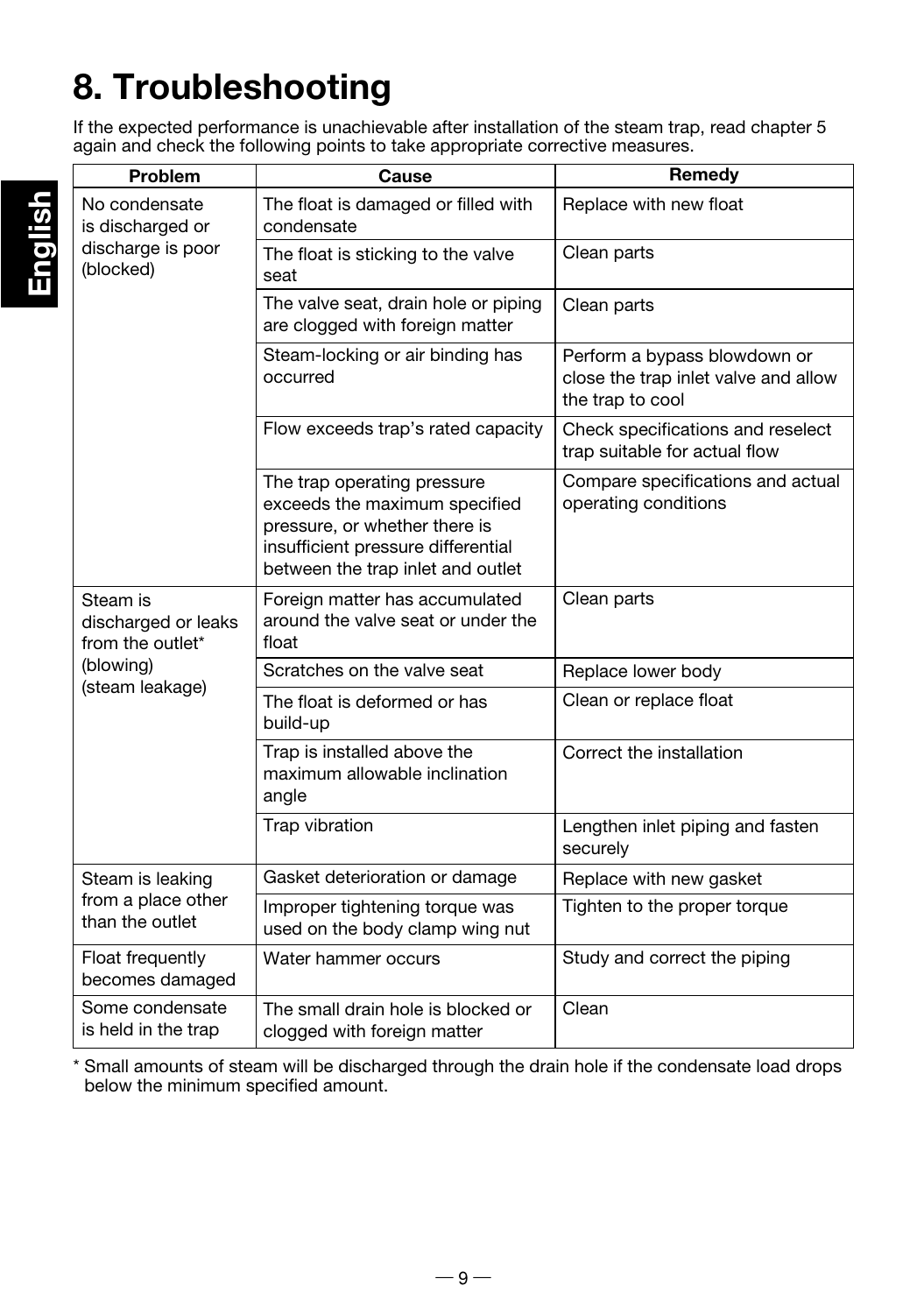# **5. Einbauhinweise**

| <b>VORSICHT</b> |
|-----------------|

- Arbeiten an Rohrleitungen, Einbau und Ausbau, Inspektion, Öffnen/Schließen, Einstellung von Armaturen dürfen nur von geschultem Personal vorgenommen werden.
- In sicherer Entfernung von Auslassöffnungen aufhalten und andere Personen warnen, sich fern zu halten.
- Kondensatableiter in frostsicherer Umgebung einbauen.
- Kondensatableiter dort einbauen, wo kein Wasserschlag eintreten kann.
- 1. Vor dem Einbau die Transport-Schutzkappen entfernen.
- 2. Vor dem Einbau Leitung durchblasen, um Öl und Verschmutzungen zu entfernen. Nach dem Durchblasen das Einlassventil schließen.
- 3. Kondensatableiter so einbauen, dass die Schräglagentoleranz nicht überschritten wird und der Pfeil auf dem Gehäuse in Durchflussrichtung zeigt. Das Wort UP muss oben auf dem Gehäuse stehen.
- 4. Es muss eine Kondensatauslassleitung angeschlossen werden.
- 5. Einlass und Auslassventile öffnen und prüfen, ob der Kondensatableiter richtig funktioniert.
- 6. Nachdem Dampf durch den Kondensatableiter geflossen ist, warten bis er abgekühlt ist, dann die Gehäuseklammer nochmals festziehen.



## **6. Funktionsprüfung**

Falls der Kondensatableiter das Kondensat ins Freie abführt, können visuelle Inspektionen einen Hinweis geben, ob sofortige Wartung oder Reparatur notwendig ist. An Kondensatrückführleitungen angeschlossene Kondensatableiter können mit geigneten Messgeräten, z. B. Stethoskop oder Thermometer, geprüft werden.

| Normal:       | Kondensat wird kontinuierlich unter Bildung von Entspannungsdampf<br>abgeleitet. Ein entsprechendes Fließgeräusch ist zu hören. |
|---------------|---------------------------------------------------------------------------------------------------------------------------------|
| Blockiert:    | Kondensatabfluss nicht feststellbar. Der Kondensatableiter macht kein<br>Geräusch und seine Oberflächentemperatur ist niedrig.  |
| KA bläst:     | Sattdampf tritt kontinuierlich an der Auslassseite aus und ein metallisch<br>klingendes Geräusch ist hörbar.                    |
| Dampfverlust: | Sattdampf, vermischt mit Kondensat tritt mit einem pfeifenden Geräusch an<br>der Auslassseite aus.                              |

ANMERKUNG: Der Kondensatableiter SS5P/SS5EP besitzt eine kleine Entwässerungsbohrung um sicher zu stellen, dass nach Außerbetriebnahme kein Kondensat im KA zurückbleibt. Daher ist während des Betriebs immer ein geringer Kondensatanfall erforderlich. Falls dies nicht zutrifft, entweicht etwas Dampf.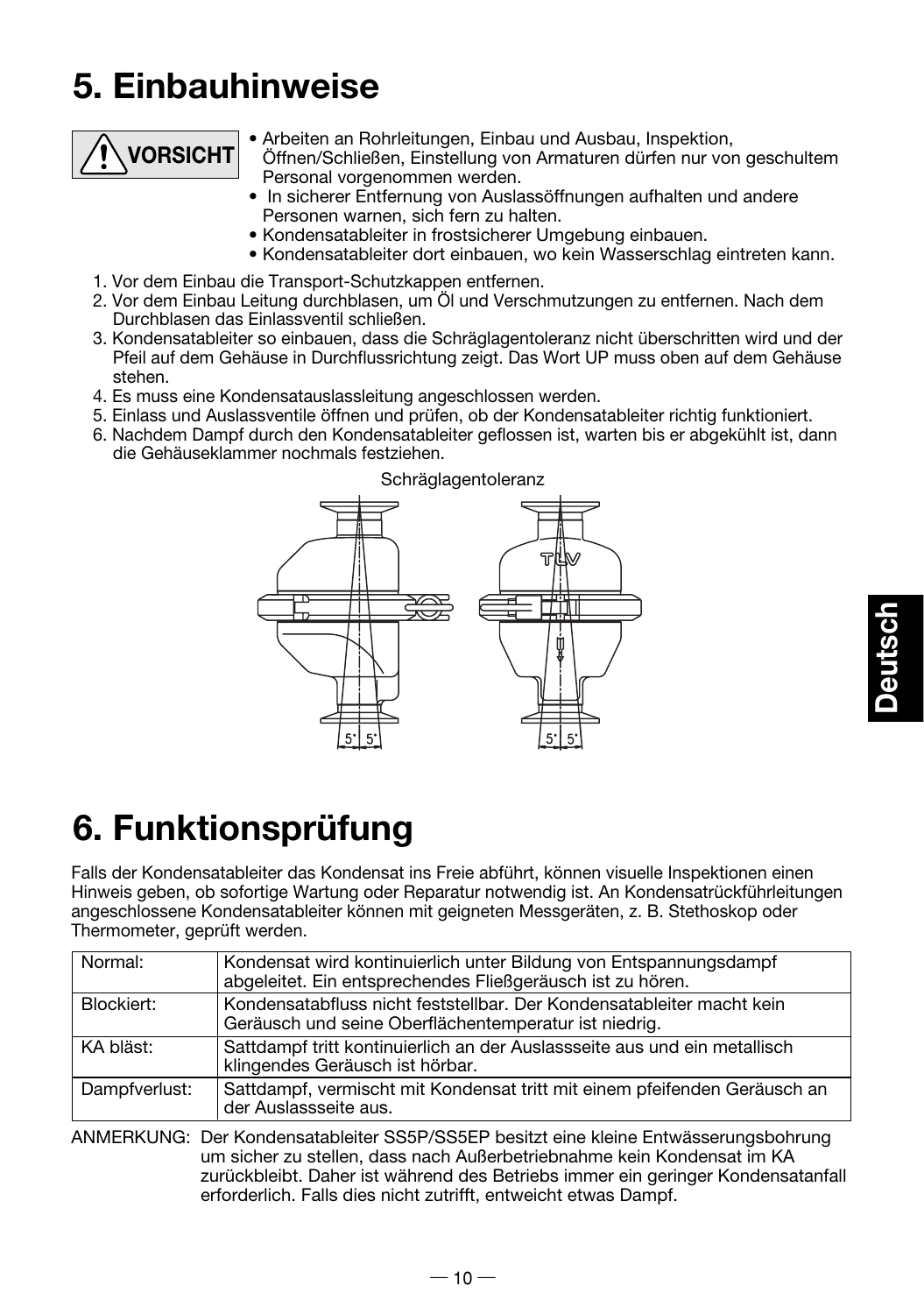# **7. Inspektion und Wartung**

Es wird empfohlen, mindestens zweimal pro Jahr oder, je nach Betriebsweise, in kürzeren Zeitabständen eine Inspektion durchzuführen. Fehlerhafte KA führen zu unerwünschten Dampfverlusten.



- Inspektion, Ausbau von Teilen sowie Wartungs-und Reparaturarbeiten dürfen nur von geschultem Wartungspersonal vorgenommen werden.
- Vor dem Öffnen des Kondensatableiters sind die Absperrarmaturen auf beiden Seiten zu schließen. Gehäuse auf Raumtemperatur abkühlen lassen. Nichtbeachtung kann zu Verbrennungen führen.
- Zur Reparatur nur Original-Ersatzteile verwenden und NICHT VERSUCHEN, das Produkt zu verändern.

| Uberprüfung der Einzelteile              |                                                                       |  |
|------------------------------------------|-----------------------------------------------------------------------|--|
| Gerhäusedichtung                         | Auf Verformung oder Beschädigung prüfen                               |  |
| Schwimmerkugel                           | Auf Kratzer, Schmutzablagerung, Ölfilm und Wasser in der Kugel prüfen |  |
| Gehäuseinnenraum                         | Auf Schmutzablagerung, Ölfilm, Kratzer und Abnutzung prüfen           |  |
| Ventilsitz und Ent-<br>wässerungsbohrung | Auf Verstopfung von Ventilsitz und Entwässerungsbohrung prüfen        |  |

| Ausbau und Einbau der Teile                        |                                                                         |                                                                                                                                                                                                                                                                                                                              |  |
|----------------------------------------------------|-------------------------------------------------------------------------|------------------------------------------------------------------------------------------------------------------------------------------------------------------------------------------------------------------------------------------------------------------------------------------------------------------------------|--|
| Bauteil & Nr.                                      | Ausbau                                                                  | Einbau                                                                                                                                                                                                                                                                                                                       |  |
| Gehäuse-<br>klammer 4                              | Flügelmutter lösen und<br>Gehäuseklammer abnehmen                       | Flügelmutter mit vorgeschriebenem<br>Anzugsmoment anziehen, Einlassventil<br>öffnen, Sattdampf zum Anheizen des KA<br>einströmen lassen, dann Einlass-<br>ventil schließen; nach Ausgleich von<br>Innendruck und Atmosphärendruck und<br>Abkühlung des KA die Flügelmutter<br>erneut mit vorgeschriebenem Moment<br>anziehen |  |
| Gehäuse-<br>oberteil 2,<br>Gehäuse-<br>unterteil 1 | Auseinandernehmen ohne die<br>Dichtflächen zu zerkratzen                | Mit eingesetzter Gehäusedichtung die<br>Markierungsrillen anpassen (Fig. A) und<br>vorsichtig das Gehäuseoberteil auf das<br>Gehäuseunterteil aufsetzen                                                                                                                                                                      |  |
| Gehäuse-<br>dichtung 5                             | Abnehmen ohne die Dicht-flächen<br>zu zerkratzen                        | Dichtung erneuern falls beschädigt                                                                                                                                                                                                                                                                                           |  |
| Schwimmer-<br>kugel 3                              | Herausnehmen ohne die fein-<br>geschliffene Oberfläche zu<br>zerkratzen | In Gehäuse einsetzen ohne die<br>feingeschliffene Oberfläche zu<br>zerkratzen; den Ventilsitz ebenfalls nicht<br>zerkratzen oder beschädigen (Fig. B)                                                                                                                                                                        |  |



| Anzugsmoment |                    |  |
|--------------|--------------------|--|
| Bauteil      | Anzugsmoment (N·m) |  |
| Flügelmutter | 10                 |  |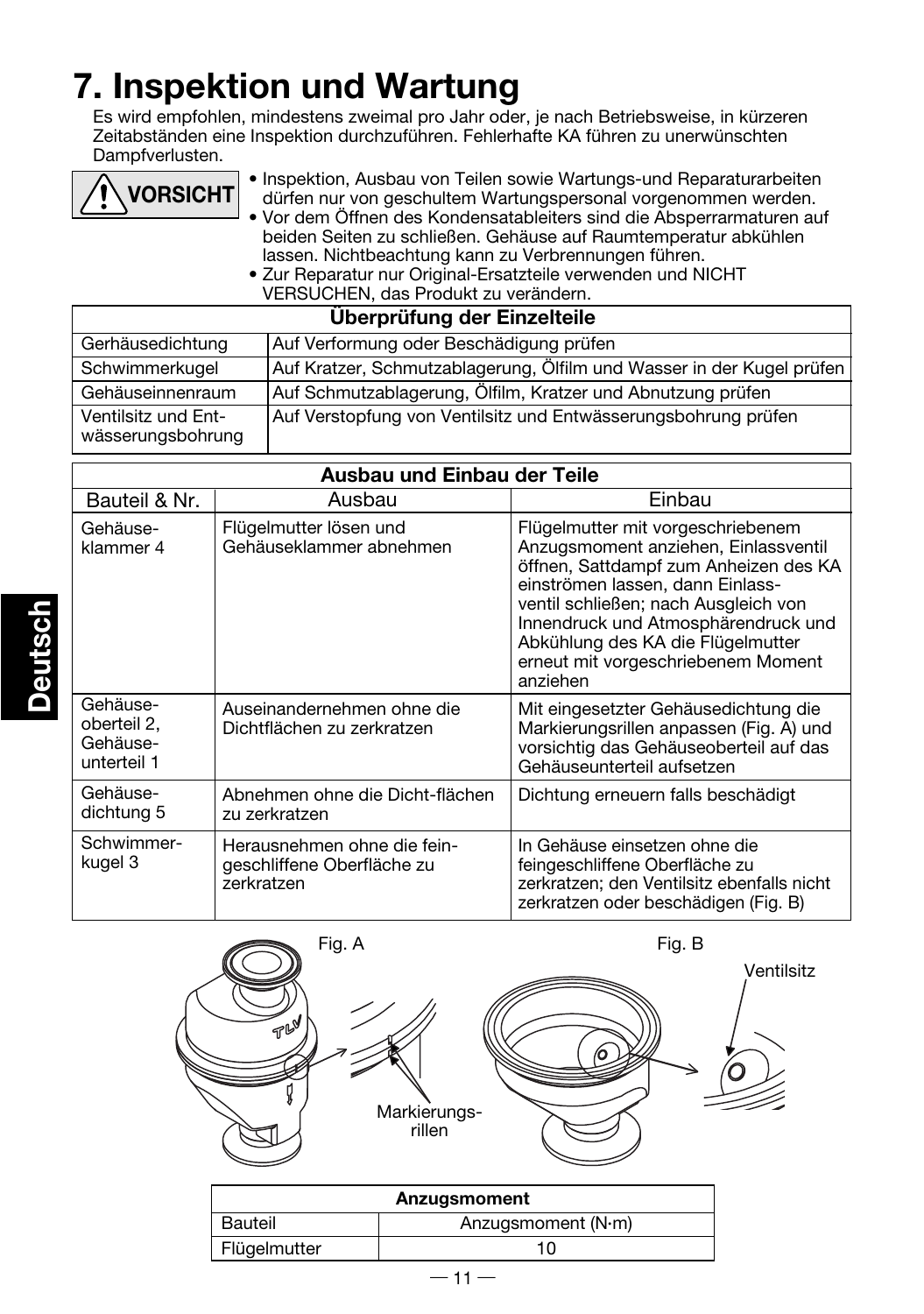# **8. Fehlersuche**

Falls der Kondensatableiter nicht zufriedenstellend arbeitet, lesen Sie nochmals Kapitel 5. Dann gehen Sie die nachfolgende Fehlerliste durch, um den Fehler zu orten und zu korrigieren.

| Symptom                                                                     | <b>Ursachen</b>                                                                                                                        | Gegenmaßnahmen                                                                                 |
|-----------------------------------------------------------------------------|----------------------------------------------------------------------------------------------------------------------------------------|------------------------------------------------------------------------------------------------|
| Kondensat läuft nicht<br>ab (blockiert) oder<br>Ableitung ist<br>ungenügend | Schwimmerkugel ist beschädigt,<br>oder voll Wasser                                                                                     | Schwimmerkugel ersetzen                                                                        |
|                                                                             | Schwimmerkugel klebt am<br>Ventilsitz                                                                                                  | Reinigen                                                                                       |
|                                                                             | Ventilsitz, Entwässerungsbohrung<br>oder Rohrleitungen sind verstopft<br>mit Schmutzablagerungen                                       | Reinigen                                                                                       |
|                                                                             | Dampf-oder Luftabschluss ist<br>eingetreten                                                                                            | Durchblasen über Umgehungs-<br>leitung oder Einlassventil<br>schliessen und KA abkühlen lassen |
|                                                                             | Der Durchsatz übersteigt die<br>Nenndurchsatzleistung des KA                                                                           | Auslegungsdaten prüfen und KA<br>mit passender Leistung einsetzen                              |
|                                                                             | Der Betriebsdruck übersteigt den<br>maximal zulässigen Druck oder der<br>Differenzdruck zwischen Einlass<br>und Auslass ist zu niedrig | Prüfen, ob Auslegungsdaten mit<br>den wirklichen Betriebsdaten<br>übereinstimmen               |
| Dampfverlust oder<br>Durchblasen über<br>Auslassleitung*                    | Verschmutzungen haben sich am<br>Ventilsitz oder unter der<br>Schwimmerkugel abgelagert                                                | Reinigen                                                                                       |
|                                                                             | Kratzer auf dem Ventilsitz                                                                                                             | Gehäuseunterteil ersetzen                                                                      |
|                                                                             | Schwimmerkugel ist beschädigt<br>oder verschmutzt                                                                                      | Schwimmerkugel reinigen oder<br>ersetzen                                                       |
|                                                                             | Kondensatableiter in zu großer<br>Schräglage eingebaut                                                                                 | Kondensatableiter innerhalb der<br>Schräglagentoleranz einbauen                                |
|                                                                             | Kondensatableiter vibriert                                                                                                             | Einlassleitung verlängern, Rohr-<br>leitungen besser unterstützen                              |
| Leckage aus dem<br>Gehäuse                                                  | Gehäusedichtung ist abgenutzt<br>oder beschädigt                                                                                       | Gehäusedichtung ersetzen                                                                       |
|                                                                             | Anzugsmoment der Gehäuse-<br>Clamp-Flügelmutter ist zu gering                                                                          | Mit vorgeschriebenem<br>Anzugsmoment anziehen                                                  |
| Schwimmerkugel ist<br>oft beschädigt                                        | Häufiger Wasserschlag                                                                                                                  | Rohrleitungen untersuchen und<br>mögliche Fehler beheben                                       |
| Etwas Kondensat<br>verbleibt im Gehäuse                                     | Die Entwässerungsbohrung ist<br>ganz oder teilweise verstopft                                                                          | Reinigen                                                                                       |

Falls die Kondensatmenge nicht der spezifizierten Mindestmenge entspricht, entweicht etwas Sattdampf aus dem KA.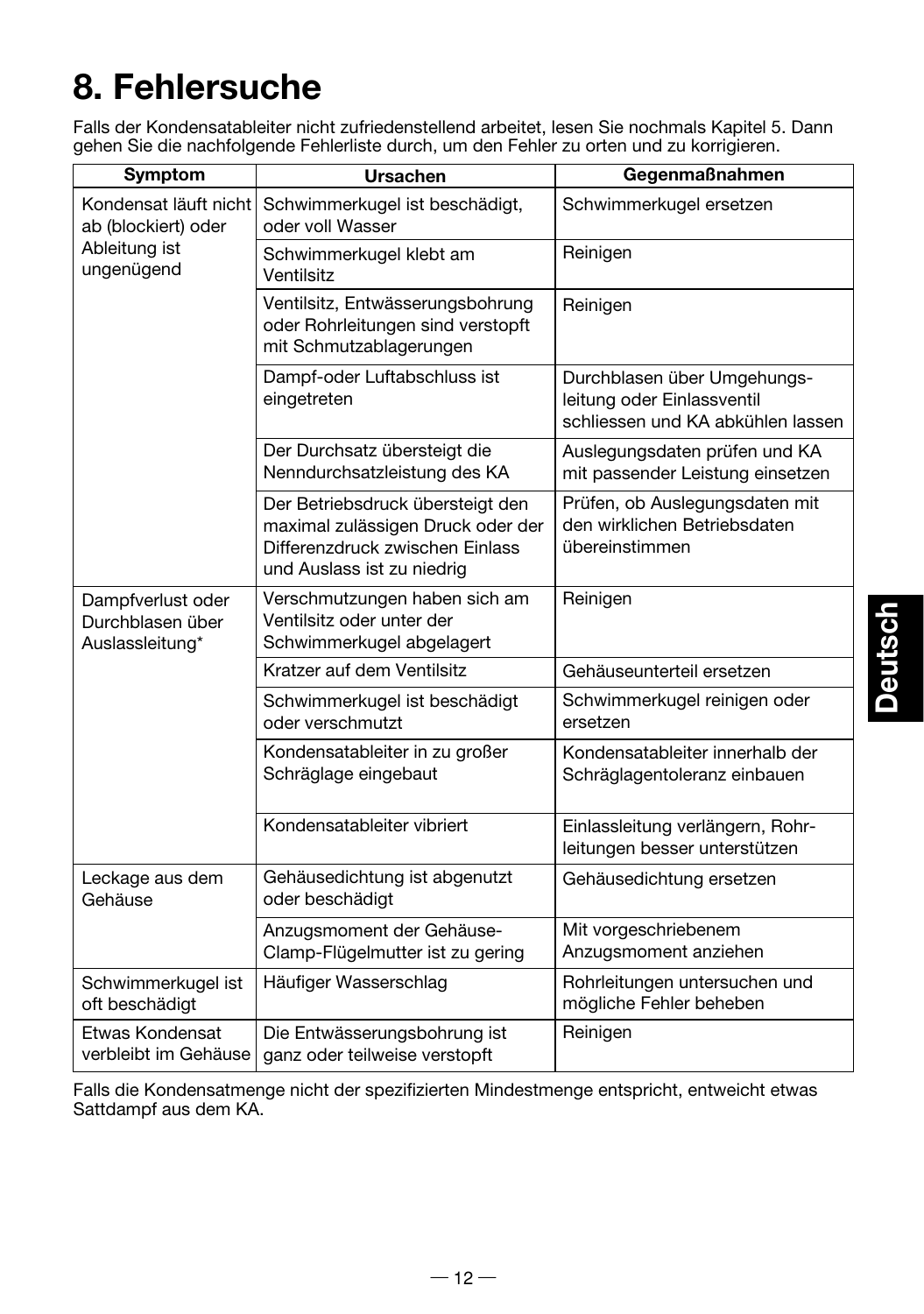# **5. Installation correcte**

| \ ATTENTION |
|-------------|
|             |
|             |

- Tout démontage, installation, entretien, contrôle, réparation, ajustement et ouverture/fermeture de vanne doit être fait uniquement par une personne qualifiée et formée à l'entretien.
- Prendre des mesures appropriées afin d'éviter que des personnes n'entrent contact direct avec les ouvertures du produit.
- Utiliser le purgeur dans des conditions où le gel ne se produit pas.
- Ne pas utiliser le purgeur dans des conditions où des coups de bélier peuvent se produire
- 1. Ne pas oublier d'ôter toutes les étiquettes protectrices avant l'installation.
- 2. Avant l'installation, souffler la tuyauterie d'entrée afin d'en retirer l'huile, les saletés et les fragments de conduite. Fermer la soupape d'entrée après cette purge.
- 3. Installer le produit verticalement en tenant compte des limites d'inclinaison, comme illustré ci-dessous, avec la flèche sur le corps pointant dans la direction du flux. Vérifier que le mot 'UP' sur le corps soit dirigé vers le haut.
- 4. Installer des tuyauteries de sortie du condensat.
- 5. Ouvrir les soupapes d'entrée et de sortie et vérifier que le produit fonctionne correctement.
- 6. Après le passage de la vapeur par les tuyauteries, laisser refroidir le purgeur puis resserrer le clamp du corps.



## **6. Inspection en état de marche**

Une inspection visuelle permet de déterminer si un entretien ou une réparation immédiate sont nécessaire au cas ou le purgeur est ouvert a l'atmosphère. Utiliser du matériel de diagnostique, comme un stéthoscope ou un thermomètre, si le condensat n'est pas évacué dans I'atmosphère.

| Normal:             | Le condensat est évacuée de façon avec de la vapeur de revaporisation, et le<br>bruit du flux est audible. S'il n'y a que peu de condensat, le flux n'est<br>pratiquement pas audible. |
|---------------------|----------------------------------------------------------------------------------------------------------------------------------------------------------------------------------------|
| Bloque:             | Pas d'évacuation du condensat. Le purgeur ne fait pas de bruit et la<br>température de sa surface est basse.                                                                           |
| Grosse fuite:       | De la vapeur vive s'écoule continuellement par la sortie tout en faisant un bruit<br>métallique continu.                                                                               |
| Fuite<br>de vapeur: | De la vapeur vive est évacuée du purgeur avec le condensat tout en émettant<br>un son aigu.                                                                                            |

Note: Les purgeurs de vapeur propres SS5P/SS5EP ont un petit trou de vidange incorporé pour garantir qu'il n'y ait plus de condensat dans le purgeur après son fonctionnement. En cours de fonctionnement, une charge de condensat minimale est donc requise pour empêcher toute expulsion de vapeur. Si la charge de condensat est inférieure au minimum, une petite quantité de vapeur vive sera expulsée.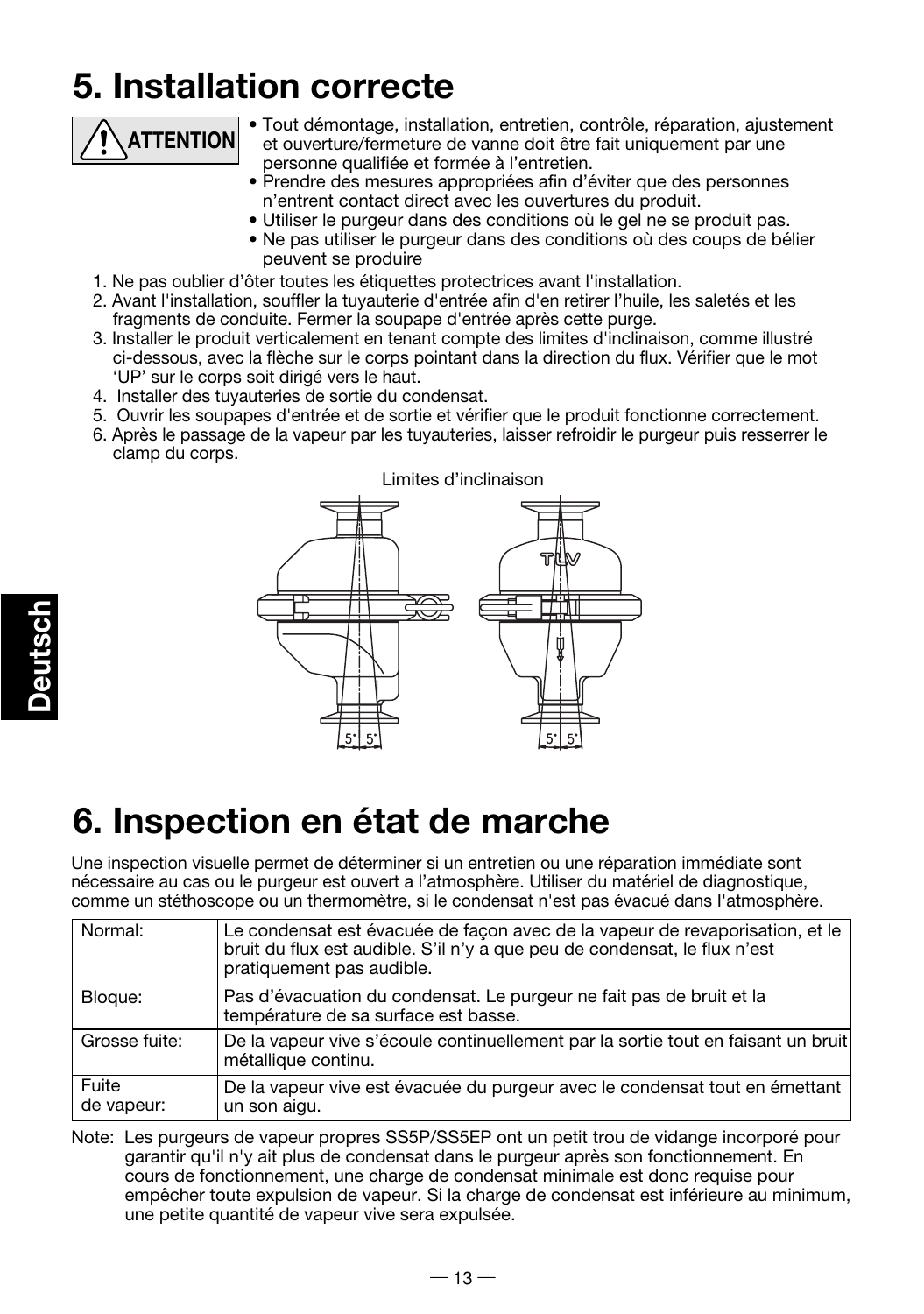#### **7. Contrôle & entretien**

Des inspections périodiques devraient être faites au moins deux fois par an, ou bien aux intervalles habituels. Un purgeur de vapeur défectueux peut causer des brûlures ou des dégâts aux installations.



• Tout démontage, inspection, réparation et entretien doit être fait uniquement par une personne formée à l'entretien.

• Avant de vouloir ouvrier le purgeur, fermer les soupapes de sectionnement à l'entrée et à la sortie du purgeur et attendre qu'il soit complètement refroidi. Le non-respect de ces consignes peut être a l'origine de brûlures.

• Utiliser les composants appropriés et NE JAMAIS modifier le purgeur.

| Procédure d'inspection des pièces      |                                                                                             |  |
|----------------------------------------|---------------------------------------------------------------------------------------------|--|
| Joint du corps:                        | Vérifier qu'ils ne soient ni gondolés, ni endommagés                                        |  |
| Flotteur                               | Vérifier qu'il ne soit ni endommage ou déforme, ni rempli de condensat                      |  |
| Corps supérieur et<br>inférieur:       | Vérifier qu'il n'y ait pas de saletés, de pellicule d'huile ou des rayures à<br>l'intérieur |  |
| Siège de soupape et<br>trou de vidange | Vérifier que les orifices n'aient pas encrassés par des saletés                             |  |

| Démontage/rassemblage                      |                                                                                                               |                                                                                                                                                                                                                                                                                                                                                                                                             |  |
|--------------------------------------------|---------------------------------------------------------------------------------------------------------------|-------------------------------------------------------------------------------------------------------------------------------------------------------------------------------------------------------------------------------------------------------------------------------------------------------------------------------------------------------------------------------------------------------------|--|
| Pièce                                      | Pendant le démontage                                                                                          | Pendant le rassemblage                                                                                                                                                                                                                                                                                                                                                                                      |  |
| Clamp du<br>corps 4                        | Desserrer l'écrou à oreilles puis<br>retirer le collier                                                       | Resserrer l'écrou avec le moment de<br>torsion approprié; ouvrir la soupape<br>d'entrée pour que de la vapeur vive<br>puisse pénétrer dans le purgeur et le<br>chauffer; fermer ensuite la soupape<br>d'entrée; une fois que la pression interne<br>est égale à la pression atmosphérique et<br>que la surface du purgeur est refroidie,<br>serrer à nouveau l'écrou avec le moment<br>de torsion approprié |  |
| Corps<br>supérieur 2,<br>Corps inférieur 1 | Les séparer sans griffer les<br>surfaces de scellement du joint                                               | Une fois le joint installé, aligner les<br>sillons (schéma A) et soigneusement<br>placer le corps supérieur sur le corps<br>inférieur                                                                                                                                                                                                                                                                       |  |
| Joint du corps 5                           | Retirer en faisant attention de ne<br>pas griffer les surfaces de<br>scellement                               | Uniquement remplacer le joint si<br>endommagé                                                                                                                                                                                                                                                                                                                                                               |  |
| Flotteur                                   | Le retirer en faisant attention de ne<br>pas griffer les surfaces polies du<br>flotteur et du corps inférieur | Insérer le flotteur dans le corps en faisant<br>attention de ne pas griffer ses surfaces<br>polies; faire également attention de ne<br>pas griffer ou endommager le siège de<br>soupape                                                                                                                                                                                                                     |  |

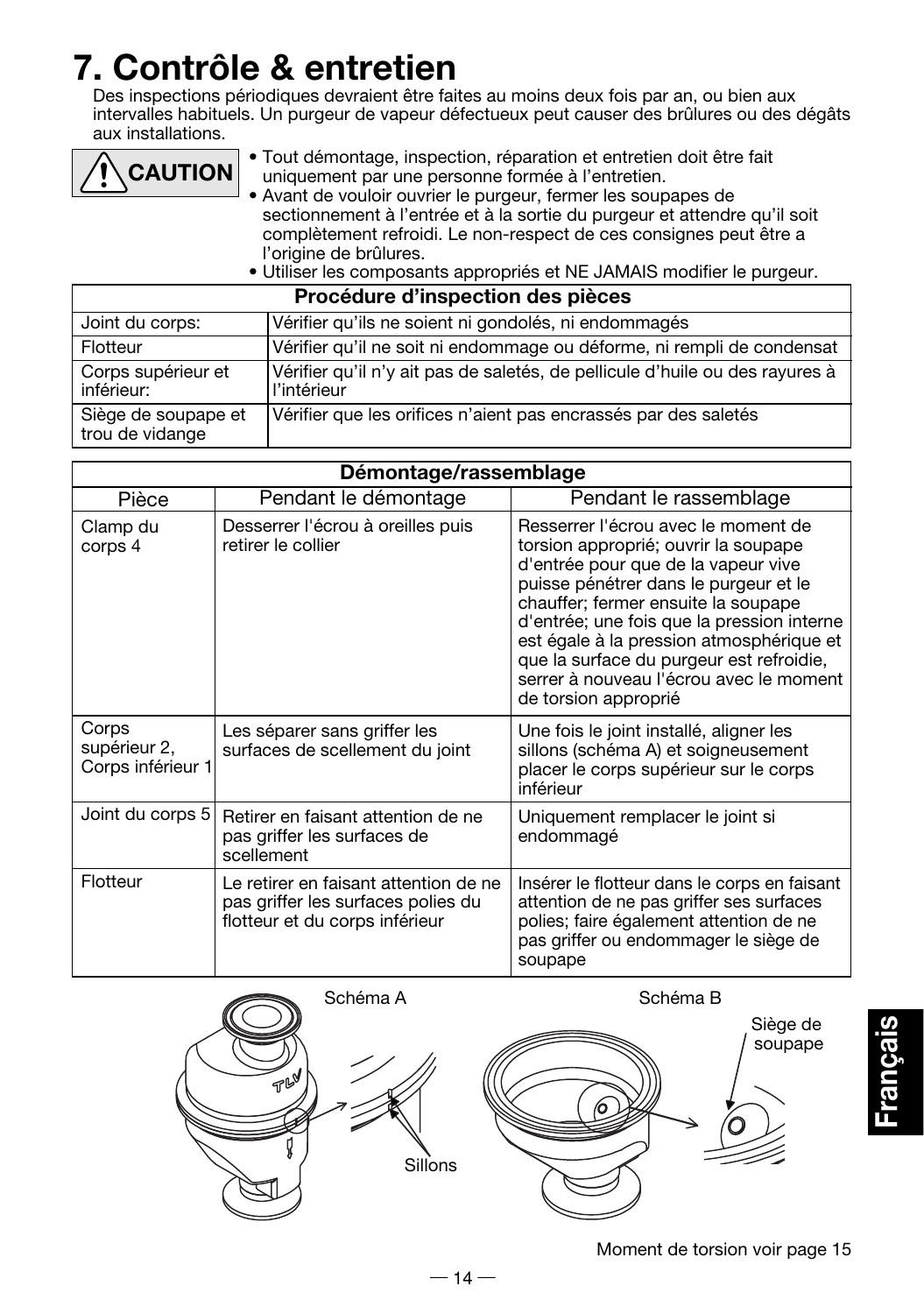| Moment de torsion |              |  |
|-------------------|--------------|--|
| 'ièce             | Torque (N·m) |  |
| Ecrou à oreilles  |              |  |

#### **8. Détection des problèmes**

Si la performance escomptée n'est pas atteinte après l'installation, relire les parties 5, et vérifier les points suivants de façon à prendre les mesures appropriées.

| Problème                                                              | Cause                                                                                                                                            | Remmèdes                                                                                                                |
|-----------------------------------------------------------------------|--------------------------------------------------------------------------------------------------------------------------------------------------|-------------------------------------------------------------------------------------------------------------------------|
| Pas de décharge de<br>condensat<br>ou faible décharge<br>de condensat | Le flotteur est endommagé ou<br>rempli de condensat                                                                                              | Remplacer le flotteur                                                                                                   |
|                                                                       | Le flotteur colle au siège de<br>soupape                                                                                                         | Nettoyer les pièces                                                                                                     |
|                                                                       | Le siège de soupape, le trou de<br>vidange ou les conduites sont<br>encrassées                                                                   | Nettoyer les pièces                                                                                                     |
|                                                                       | Bouchon d'air ou de vapeur                                                                                                                       | Opérer une purge par la soupape<br>by-pass, ou fermer la vanne<br>d'entrée du purgeur et laisser celui-<br>ci refroidir |
|                                                                       | Le flux est supérieur à la capacité<br>du purgeur                                                                                                | Vérifier les spécifications et choisir<br>un purgeur approprié                                                          |
|                                                                       | La pression de fonctionnement du<br>purgeur dépasse la pression<br>maximale autorisée, ou bien la<br>pression différentielle est<br>insuffisante | Comparer les conditions de<br>fonctionnement avec les<br>spécifications                                                 |
| Fuites de vapeur par<br>la sortie                                     | L'orifice est entravé ou bien il y a<br>accumulation de corps étrangers<br>sous le flotteur.                                                     | Nettoyer les pièces.                                                                                                    |
|                                                                       | Le siège de soupape est rayé                                                                                                                     | Remplacer le corps inférieur                                                                                            |
|                                                                       | Le flotteur est déformé ou<br>recouvert d'écaille                                                                                                | Nettoyer ou remplacer le flotteur                                                                                       |
|                                                                       | L'inclinaison du flotteur est trop<br>arande.                                                                                                    | Corriger l'installation                                                                                                 |
|                                                                       | Le purgeur vibre                                                                                                                                 | Rallonger les tuyauteries d'entrée<br>et les attacher fermement                                                         |
| De la vapeur fuit d'un<br>endroit autre que la                        | Détérioration ou dégâts aux joint                                                                                                                | Remplacer le joint                                                                                                      |
| sortie                                                                | Un moment de torsion inapproprié<br>a été appliqué à l'écrou à oreilles                                                                          | Resserrer avec le moment de<br>torsion approprié                                                                        |
| Le flotteur est<br>fréquemment<br>endommagé                           | Coups de bélier                                                                                                                                  | Examiner les causes et corriger<br>l'installation                                                                       |
| Du condensat est<br>retenu dans le<br>purgeur                         | Le petit trou de vidange est bloqué<br>ou entravé de corps étrangers                                                                             | Nettoyer                                                                                                                |

\* Si la charge de condensat tombe en-dessous de la quantité minimale spécifiée, de petites quantités de vapeur seront évacuées par le trou de vidange.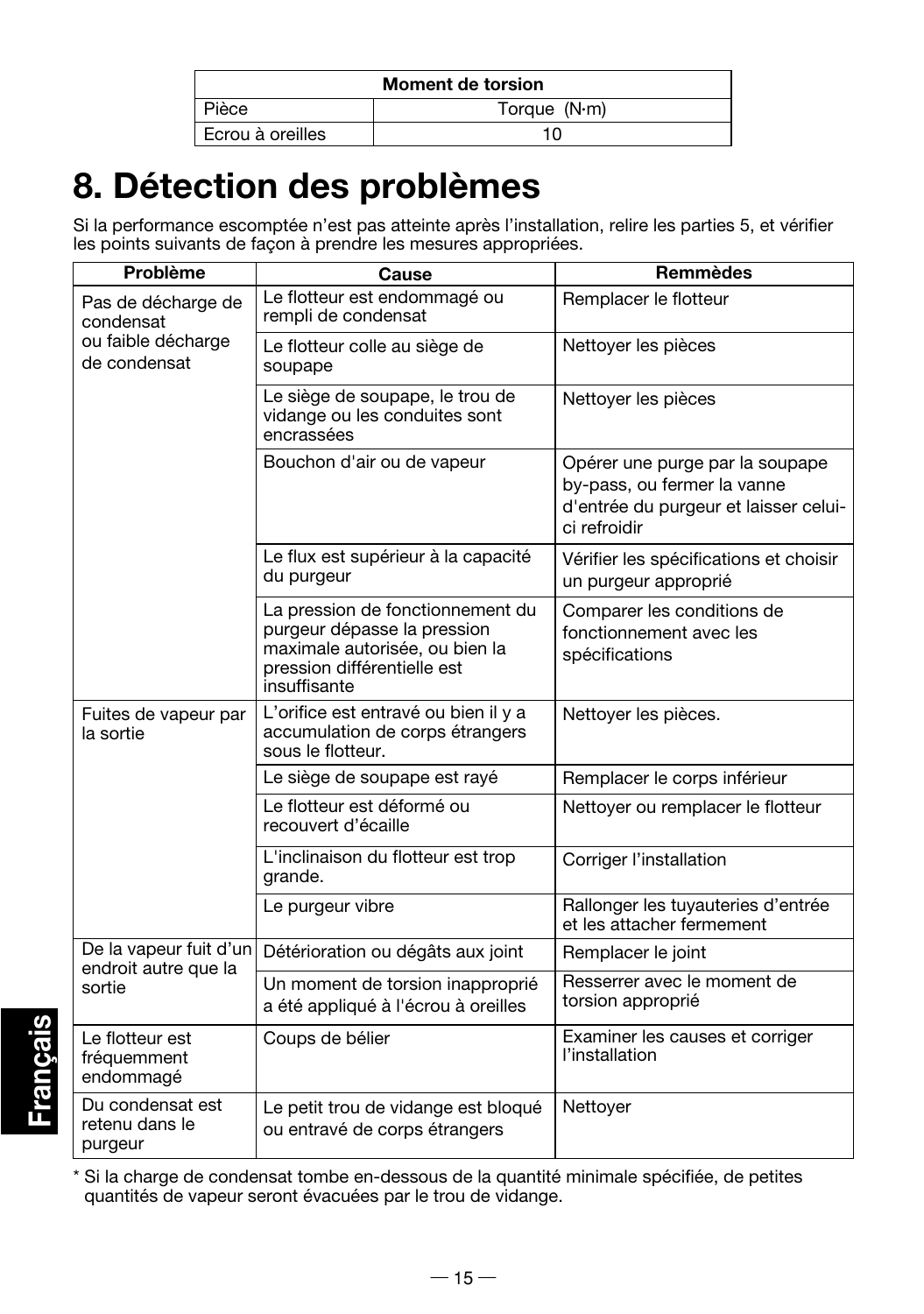# **9. Product Warranty**

- 1) Warranty Period: one year after product delivery.
- 2) TLV CO., LTD. warrants this product to the original purchaser to be free from defective materials and workmanship. Under this warranty, the product will be repaired or replaced at our option, without charge for parts or labor.
- 3) This product warranty will not apply to cosmetic defects, nor to any product whose exterior has been damaged or defaced; nor does it apply in the following cases:
	- 1. Malfunction due to improper installation, use, handling, etc., by other than TLV CO., LTD. authorized service representatives.
	- 2. Malfunctions due to dirt, scale, rust, etc.
	- 3. Malfunctions due to improper disassembly and reassembly, or inadequate inspection and maintenance by other than TLV CO., LTD. authorized service representatives.
	- 4. Malfunction due to disasters or forces of nature.
	- 5. Accidents or malfunctions due to any other cause beyond the control of TLV CO., LTD.
- 4) Under no circumstances will TLV CO., LTD. be liable for consequential economic loss or damage or consequential damage to property.

#### **9. Garantie**

- 1) Garaniezeit: Ein Jahr nach Lieferung.
- 2) Falls das Produkt innerhalb der Garantiezeit, aus Gründen die TLV CO., LTD. zu vertreten hat, nicht der Spezifikation entsprechend arbeitet, oder Fehler an Material oder Verarbeitung aufweist, wird es kostenlos ersetzt oder repariert.
- 3) Diese Garantie erlischt in den folgenden Fällen:
	- 1. Schäden, die durch falschen Einbau oder falsche Bedienung hervorgerufen werden.
	- 2. Schäden, die durch Verschmutzungen, Ablagerungen oder Korrosion usw. auftreten.
	- 3. Schäden, die durch falsches Auseinandernehmen und Zusammenbau, oder ungenügende Inspektion und Wartung entstehen.
	- 4. Schäden verursacht durch Naturkatatastrophen und Unglücksfälle.
	- 5. Unglücksfälle und Schäden aus anderen Gründen, die von TLV CO., LTD. nicht zu vertreten sind.
- 4) TLV CO., LTD. haftet nicht für Folgeschäden.

#### **9. Garantie**

- 1) Durée de la garantie: Un an à partir de la livraison du produit.
- 2) Champ d'application de la garantie: TLV CO., LTD. garantit à l'acheteur originel que ce produit est libre de tout matériau ou main d'oeuvre défectueux. Sous cette garantie, le produit sera réparé ou remplacé, au choix de TLV CO., LTD., sans aucun frais de pièces ou de main d'oeuvre.
- 3) Cette garantie ne s'applique pas aux détails cosmétiques ni aux produits dont l'extérieur a été endommagé ou mutilé; elle ne s'applique pas non plus dans les cas suivants:
	- 1. Dysfonctionnements dûs à toute installation, utilisation ou maniement impropre par un agent de services autre que ceux agréés par TLV CO., LTD.
	- 2. Dysfonctionnements attribuables aux saletés, dépôts, rouille, etc...
	- 3. Dysfonctionnements dûs à un démontage et/ou à un rassemblage inconvenant, ou à tout contrôle ou entretien inadéquat, par un agent autre que ceux agréés par TLV CO., LTD.
	- 4. Dysfonctionnements dûs à toute catastrophe ou force naturelle.
	- 5. Accidents ou dysfonctionnements dûs à toute autre cause échappant au contrôle de TLV CO., LTD.
- 4) En aucun cas, TLV CO., LTD. ne sera responsable des dégâts économiques ou immobiliers consécutifs.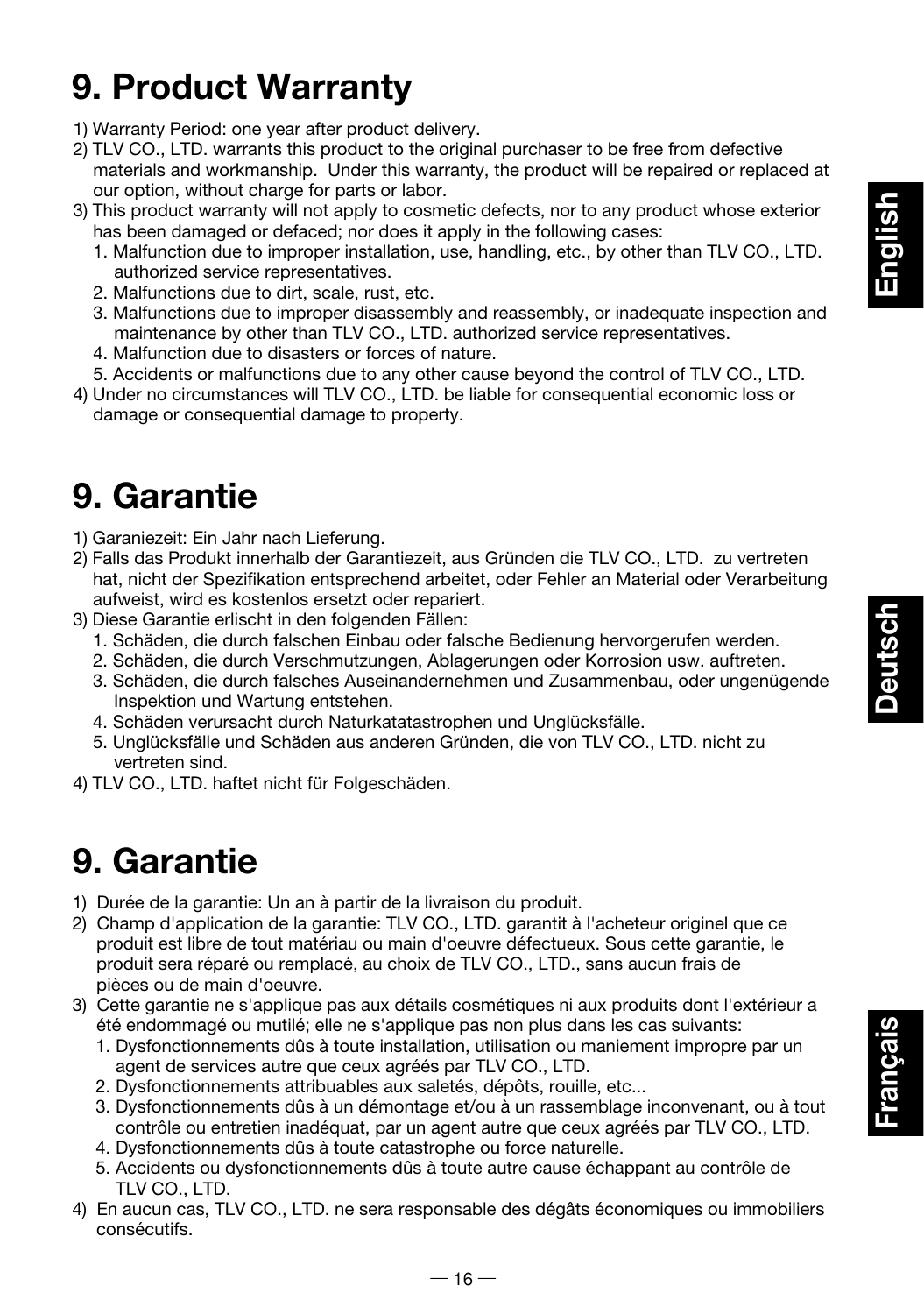$-17-$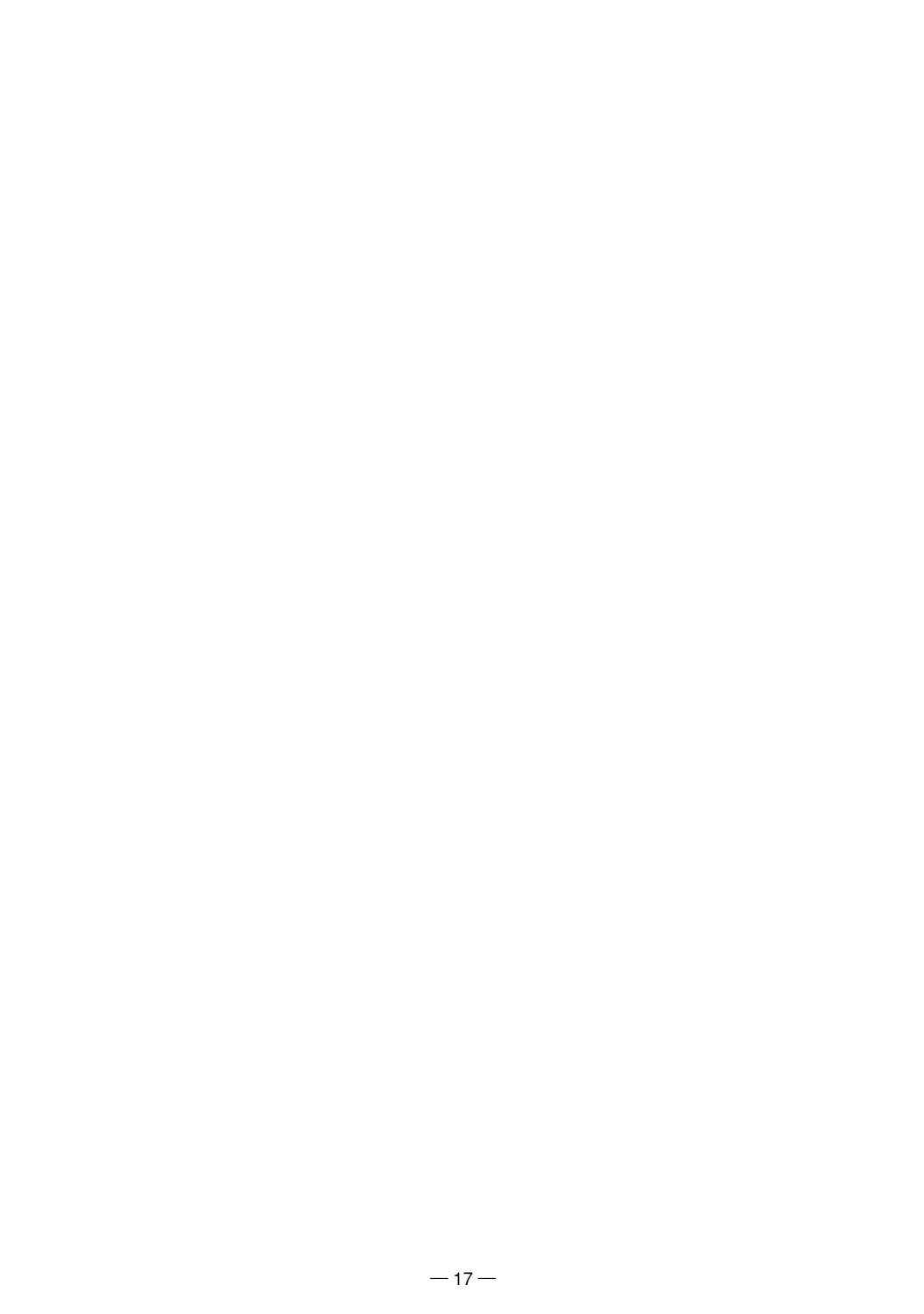#### **For Service or Technical Assistance:**

Contact your TLV representative or your regional TLV office.

#### **Für Reparatur und Wartung:**

Wenden Sie sich bitte an die TLV. Vertretungen, oder an die folgenden TLV, Niederlassungen.

#### **Pour tout service ou assistance technique:**

Contactez votre agent TLV ou votre bureau régional TLV.

#### **In North America: In Nordamerika: En Amérique du Nord: TLV. CORPORATION**

13901 South Lakes Drive, Charlotte, NC 28273-6790 U.S.A. Tel: [1]-704-597-9070 Fax: [1]-704-583-1610

#### **In Europe: In Europa: En Europe: TLV. EURO ENGINEERING GmbH**

Daimler-Benz-Strasse 16-18, 74915 Waibstadt, Germany Tel: [49]-(0)7263-9150-0 Fax: [49]-(0)7263-9150-50

#### **TLV. EURO ENGINEERING UK LTD.**

Priory Lodge, London Road, Cheltenham, Gloucestershire GL52 6HQ U.K. Tel: [44]-(0)1242-221180 Fax: [44]-(0)1242-221055

#### TLV. EURO ENGINEERING FRANCE SARL

Parc d'activité Le Regain, bâtiment I, 69780 Toussieu (LYON) FRANCE Tel: [33]-(0)4-72482222 Fax: [33]-(0)4-72482220

**ln Oceania: In Ozeanien: En Océanie:**

#### **TLV. PTY LIMITED**

Unit 22, 131-145 Rooks Road, Vermont, Victoria 3133 Australia Tel: [61]-(0)3-9873 5610 Fax: [61]-(0)3-9873 5010

#### **ln East Asia: In Ostasien: En Extrême-Orient:**

#### **TLV. PTE LTD**

66 Tannery Lane, #03-10B Sindo Building, Singapore 347805 Tel: [65]-6747 4600 Fax: [65]-6742 0345

**Or: Oder: Ou:** 

#### **TLV. INTERNATIONAL. INC.**

881 Nagasuna, Noguchi, Kakogawa, Hyogo 675-8511 Japan Tel: [81]-(0)794-27-1818 Fax: [81]-(0)794-25-7033